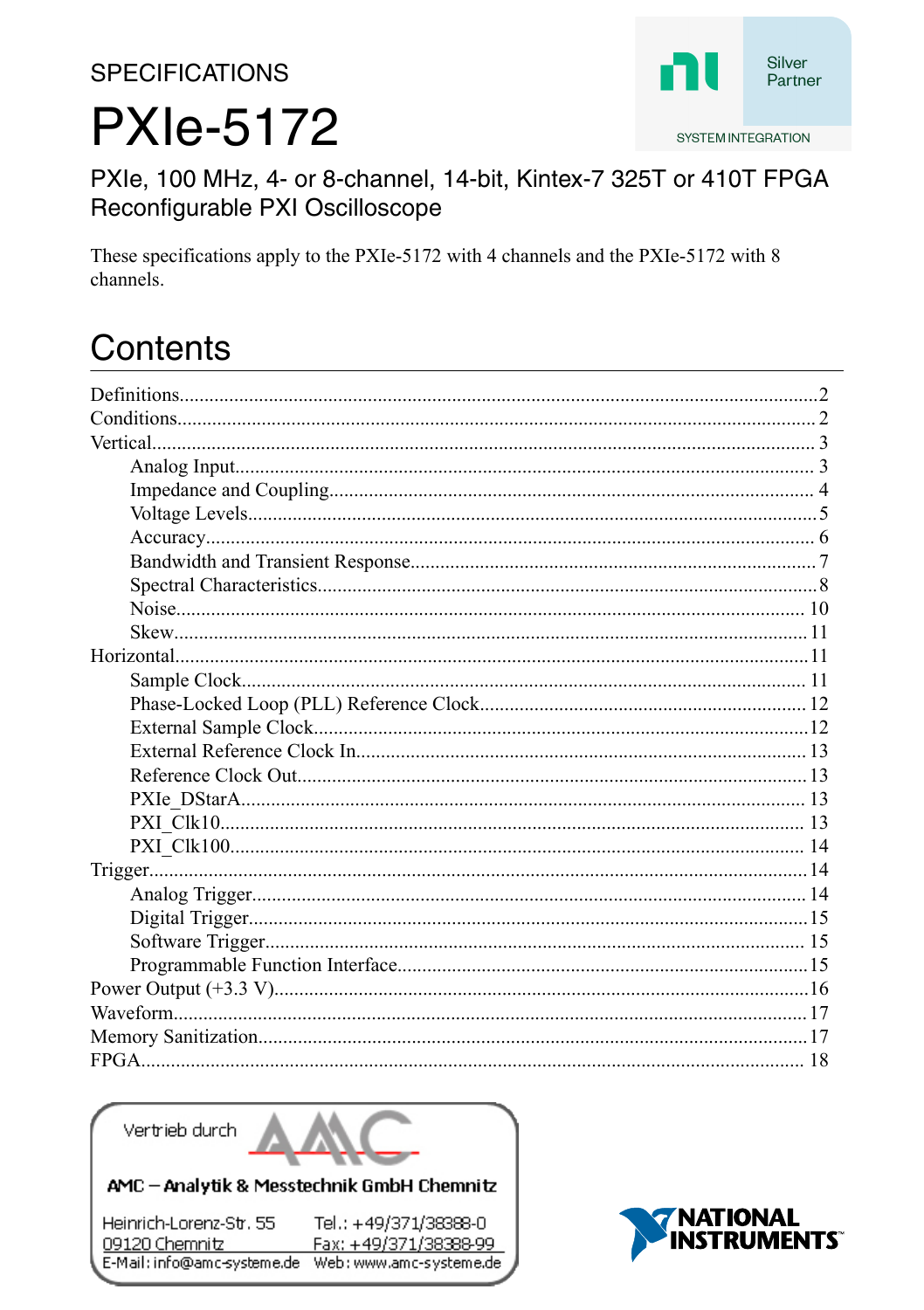<span id="page-1-0"></span>

| Software. |    |
|-----------|----|
|           |    |
|           |    |
|           |    |
|           |    |
|           |    |
|           |    |
|           |    |
|           |    |
|           |    |
|           |    |
|           |    |
|           |    |
|           |    |
|           |    |
|           |    |
|           |    |
|           | 23 |

## **Definitions**

*Warranted* specifications describe the performance of a model under stated operating conditions and are covered by the model warranty. Warranted specifications account for measurement uncertainties, temperature drift, and aging. Warranted specifications are ensured by design or verified during production and calibration.

*Characteristics* describe values that are relevant to the use of the model under stated operating conditions but are not covered by the model warranty.

- *Typical* specifications describe the performance met by a majority of models.
- *Nominal* specifications describe an attribute that is based on design, conformance testing, or supplemental testing.
- *Measured* specifications describe the measured performance of a representative model.

Specifications are *Nominal* unless otherwise noted.

## **Conditions**

Specifications are valid under the following conditions unless otherwise noted.

- All vertical ranges
- All bandwidths and bandwidth limiting filters
- Sample rate set to 250 MS/s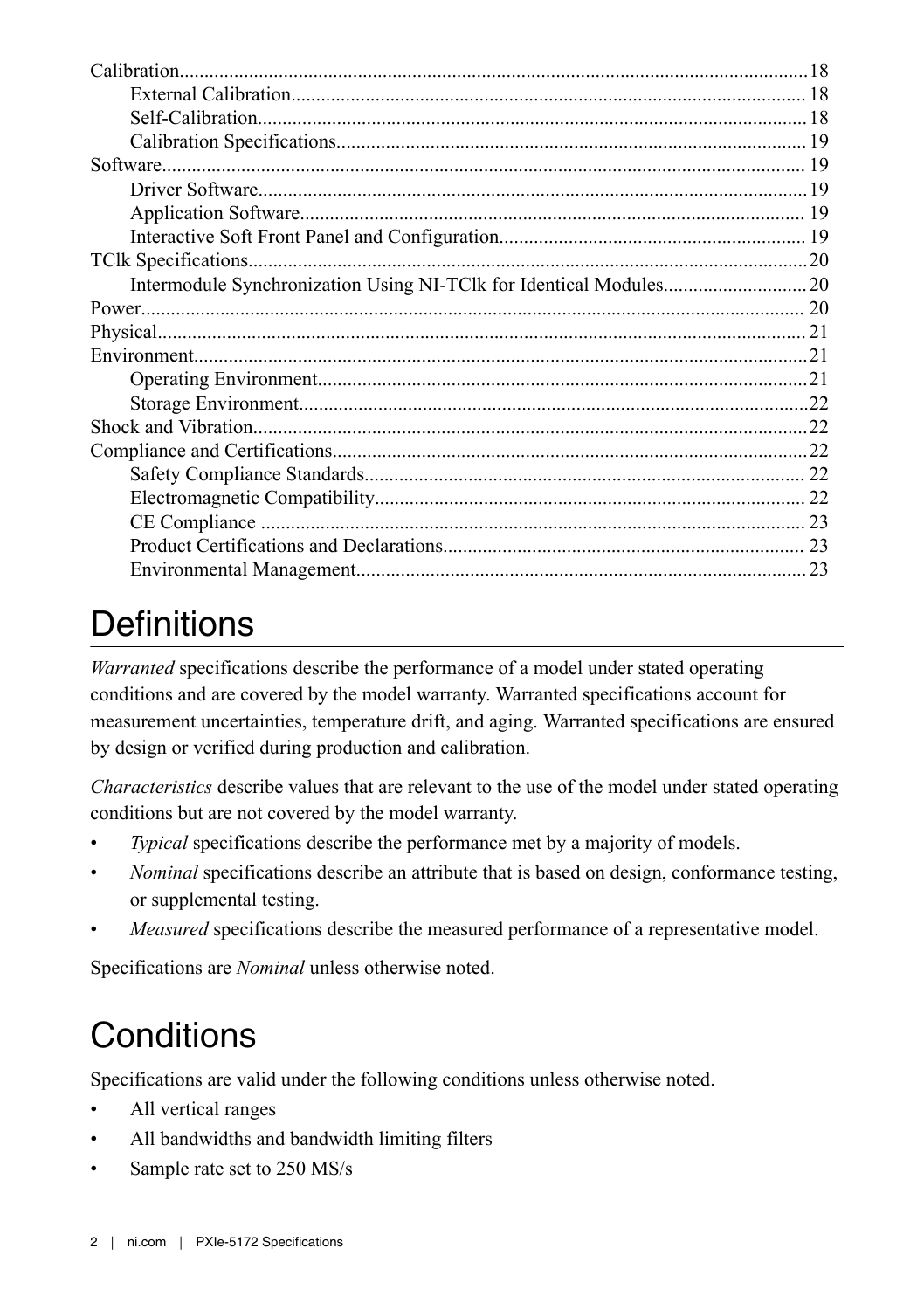- <span id="page-2-0"></span>• Onboard sample clock locked to onboard reference clock
- PXIe-5172 module warmed up for 15 minutes at ambient temperature.<sup>1</sup>
- Calibration IP used properly when using LabVIEW Instrument Design Libraries for Reconfigurable Oscilloscopes (instrument design libraries) to create FPGA bitfiles. Refer to the *NI Reconfigurable Oscilloscopes Help* for more information about the calibration API.

Warranted specifications are valid under the following conditions unless otherwise noted.

- Ambient temperature range of 0  $\degree$ C to 45  $\degree$ C
- Chassis configured $^2$ 
	- PXI Express chassis fan speed set to HIGH
	- Foam fan filters removed if present
	- Empty slots contain PXI chassis slot blockers and filler panels
- External calibration cycle maintained
- External calibration performed at 23  $^{\circ}$ C  $\pm$ 3  $^{\circ}$ C

Typical specifications are valid under the following conditions unless otherwise noted.

Ambient temperature range of 0  $\degree$ C to 45  $\degree$ C

Nominal and Measured specifications are valid under the following conditions unless otherwise noted.

• Room temperature, approximately 23 °C

## **Vertical**

### Analog Input

| Number of channels |                                |
|--------------------|--------------------------------|
| PXIe-5172 (4 CH)   | Four (simultaneously sampled)  |
| PXIe-5172 (8 CH)   | Eight (simultaneously sampled) |
| Input type         | Referenced single-ended        |
| Connectors         | SMB, ground referenced         |

<sup>&</sup>lt;sup>1</sup> Warm-up begins after the chassis and controller or PC is powered, the PXIe-5172 is recognized by the host, and the PXIe-5172 is configured using the instrument design libraries or NI-SCOPE. In some RIO applications, the power consumed by the PXIe-5172 can be significantly higher than the default image for the module. In these cases, you can improve performance by loading your image and configuring the device before warm-up time begins. Self-calibration is recommended following the specified warm-up time.

<sup>2</sup> For more information about cooling, refer to the *Maintain Forced-Air Cooling Note to Users* available at *[ni.com/manuals](http://www.ni.com/manuals)*.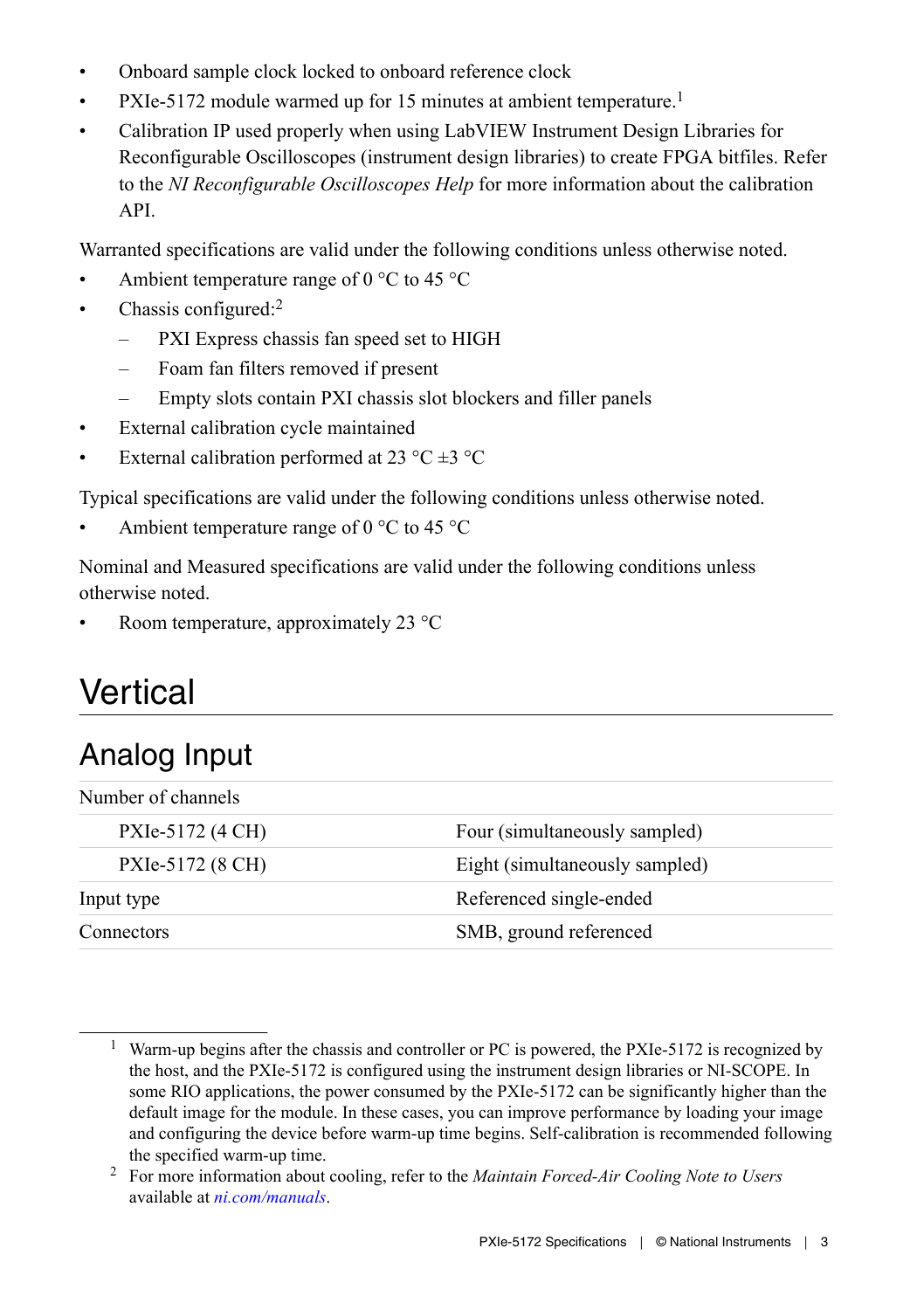### <span id="page-3-0"></span>Impedance and Coupling

| Input impedance                 | 50 $\Omega$ ±1.5%, typical<br>1 M $\Omega$ ±0.5%, typical |
|---------------------------------|-----------------------------------------------------------|
| Input capacitance $(1 M\Omega)$ | 16 pF $\pm$ 1.2 pF, typical                               |
| Input coupling                  | AC<br>DC.                                                 |







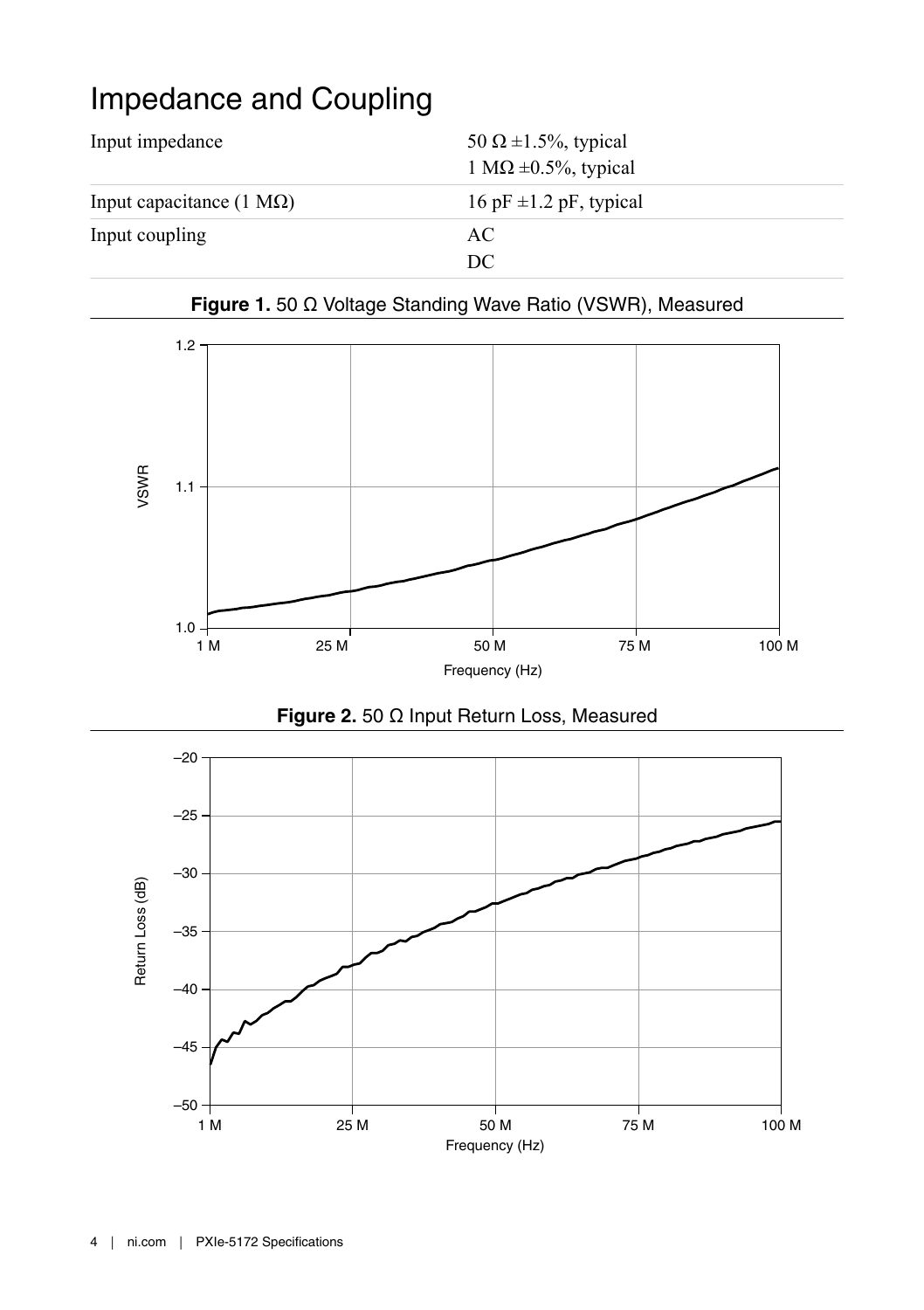## <span id="page-4-0"></span>Voltage Levels

| Input Range (V <sub>pk-pk</sub> ) | Vertical Offset Range (V) |
|-----------------------------------|---------------------------|
| 0.2V                              | $\pm 0.5$                 |
| 0.7V                              | $\pm 0.5$                 |
| 1.4V                              | $\pm 0.5$                 |
| 5 V                               | $\pm 2.5$                 |
| 10V <sup>3</sup>                  | 0                         |

**Table 1.** 50 Ω FS Input Range and Vertical Offset Range

**Table 2.** 1 MΩ FS Input Range and Vertical Offset Range

| Input Range (V <sub>pk-pk</sub> ) | Vertical Offset Range (V) |
|-----------------------------------|---------------------------|
| 0.2V                              | $\pm 0.5$                 |
| 0.7V                              | $\pm 0.5$                 |
| 1.4V                              | $\pm 0.5$                 |
| 5 V                               | ±4.5                      |
| 10 <sub>V</sub>                   | ±4.5                      |
| 40 V                              | $\pm 20$                  |
| 80 V                              | $\theta$                  |

Maximum input overload

 $\left(\begin{smallmatrix}\!\!1\!\! \end{smallmatrix}\right)$ 

| 50 $\Omega$  | 7 V RMS with $\text{Peaks} \leq 10 \text{ V}$ |
|--------------|-----------------------------------------------|
| $^1$ MΩ $^1$ | $\text{Peaks} \leq 42 \text{ V}$              |

**Notice** Signals exceeding the maximum input overload may cause damage to the device.

 $\frac{3}{3}$  Derated to 5 V<sub>pk-pk</sub> for periodic waveforms with frequencies below 100 kHz.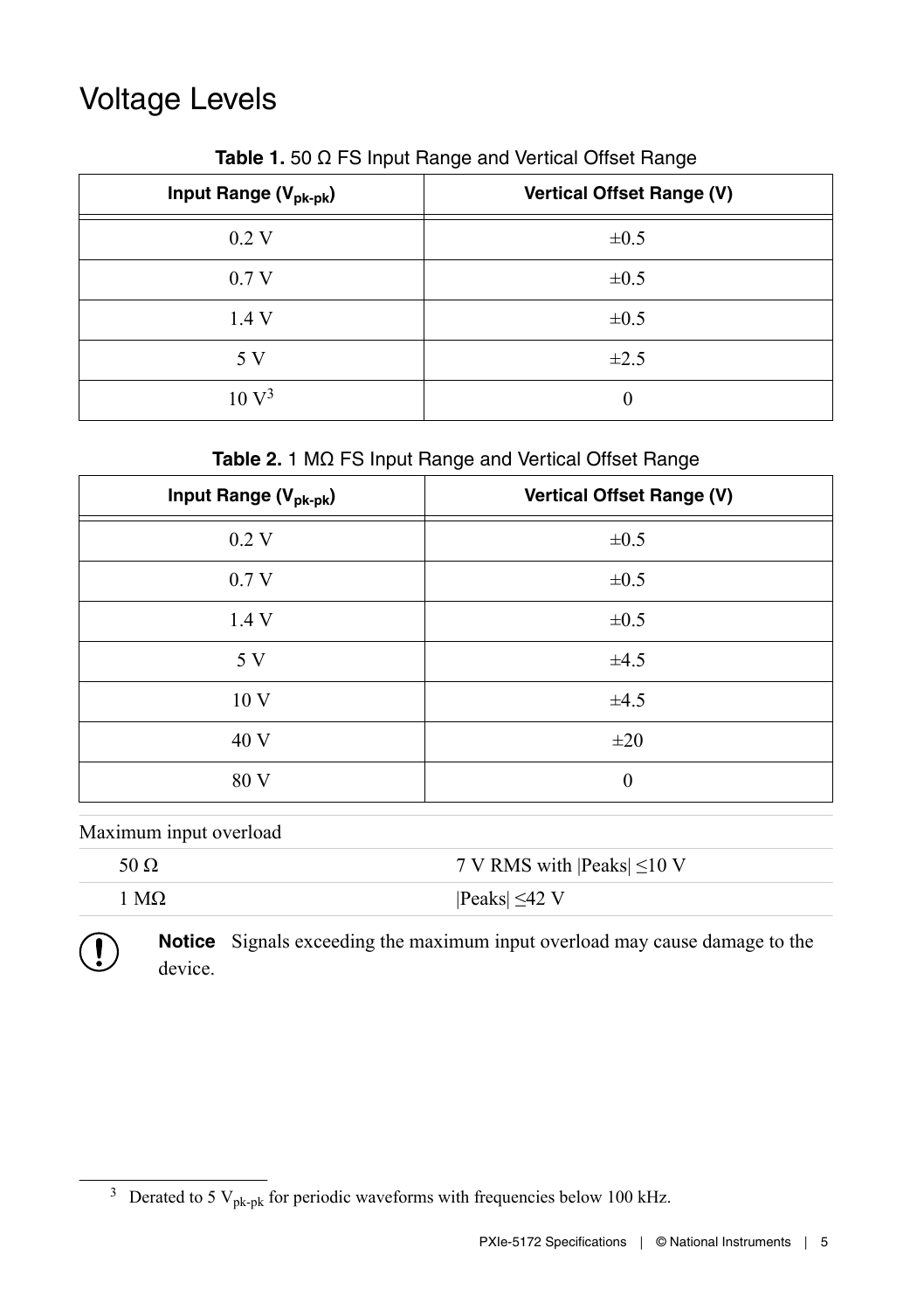### <span id="page-5-0"></span>**Accuracy**

| Resolution                                                            | 14 bits                                                                                                                                |  |
|-----------------------------------------------------------------------|----------------------------------------------------------------------------------------------------------------------------------------|--|
| $DC$ accuracy <sup>4</sup>                                            |                                                                                                                                        |  |
| 50 $\Omega$                                                           | $+$ (0.4% $\times$  Vertical Offset )<br>$+ (0.05\% \text{ of FS}) + 0.4 \text{ mV}$ , warranted                                       |  |
| 1 MΩ, 40 $V_{pk-pk}$ range                                            | $+$ (0.5% $\times$  Vertical Offset )<br>$+$ (0.05% of FS) + 0.4 mV], warranted                                                        |  |
| $1 MΩ$ , all other ranges                                             | $+$ (0.4% $\times$ <i>Vertical Offset</i> )<br>$+$ (0.05% of FS) + 0.4 mV], warranted                                                  |  |
| $DC$ drift <sup>5</sup>                                               | $\pm [(0.010\% \times] Reading - Vertical \; Offset]) +$<br>$(0.003\% \times  Vertical \; Offset ) + (0.006\% \; of \; FS)]$<br>per °C |  |
| AC amplitude accuracy <sup>4</sup>                                    |                                                                                                                                        |  |
| 50 $\Omega$                                                           | $\pm 0.15$ dB at 50 kHz, warranted                                                                                                     |  |
| 1 M $\Omega$ , 40 V <sub>pk-pk</sub> and 80 V <sub>pk-pk</sub> ranges | $\pm 0.25$ dB at 50 kHz, warranted                                                                                                     |  |
| 1 M $\Omega$ , all other ranges                                       | $\pm 0.15$ dB at 50 kHz, warranted                                                                                                     |  |
| Conversion error rate <sup>6</sup>                                    |                                                                                                                                        |  |
| 250 MS/sec                                                            | $<1 \times 10^{-10}$                                                                                                                   |  |
| 200 MS/sec                                                            | $<1 \times 10^{-15}$                                                                                                                   |  |
| 150 MS/sec                                                            | $< 1 \times 10^{-20}$                                                                                                                  |  |

<sup>&</sup>lt;sup>4</sup> Within  $\pm$  5 °C of self-calibration temperature. Accuracy is warranted only when using DC input coupling.

<sup>&</sup>lt;sup>5</sup> Used to calculate errors when onboard temperature changes more than  $\pm$  5 °C from the selfcalibration temperature.

<sup>6</sup> A *conversion error* is defined as deviation greater than 0.6% of full scale.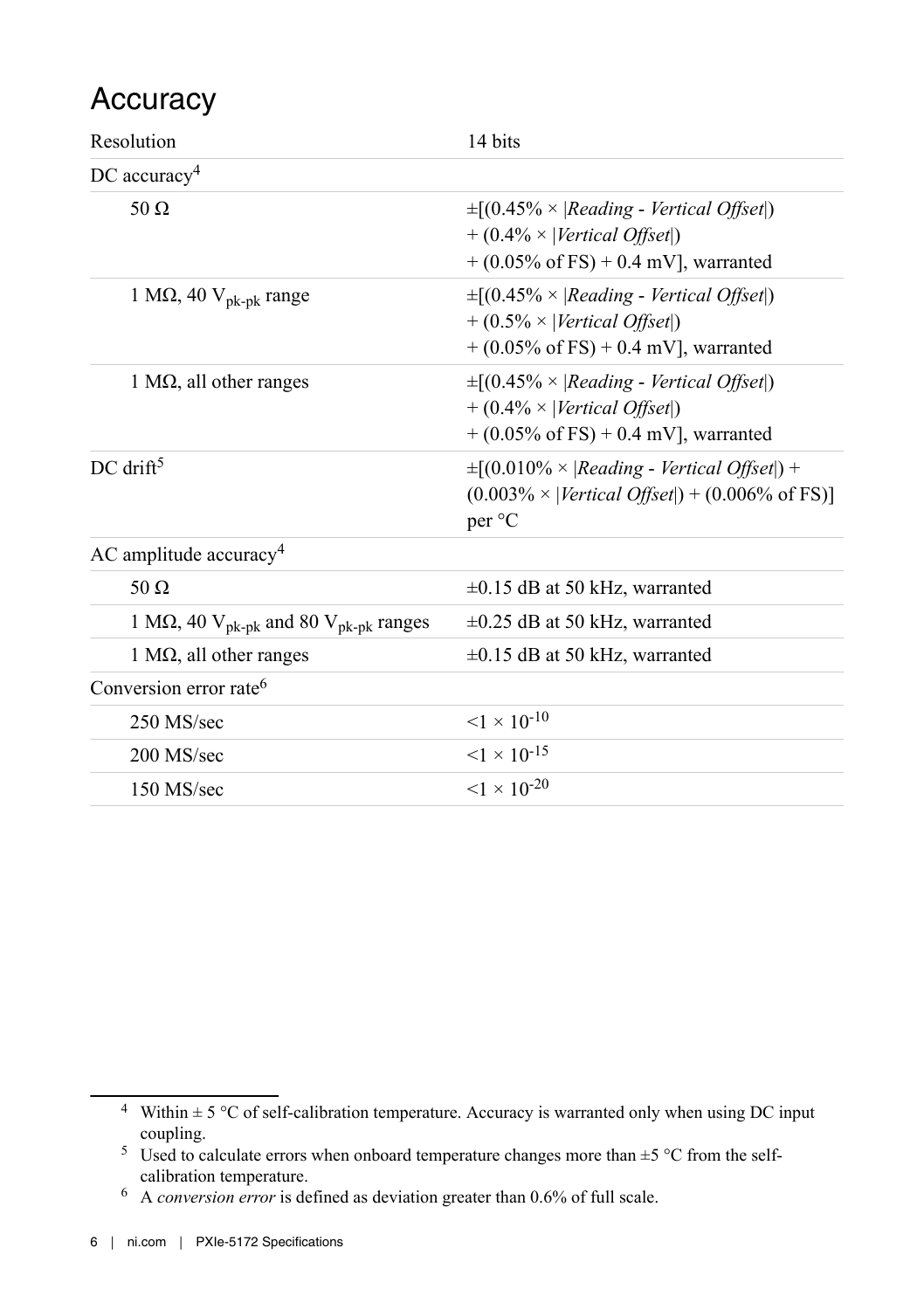<span id="page-6-0"></span>

|           | Level       |                                                                      |                            |
|-----------|-------------|----------------------------------------------------------------------|----------------------------|
| Frequency | 50 $\Omega$ | 1 M $\Omega$ , 0.2 V <sub>pk-pk</sub> to 10 V <sub>pk-pk</sub> Range | 1 MQ, 40 $V_{pk-pk}$ Range |
| 1 MHz     | $-75$ dB    | $-75$ dB                                                             |                            |
| 50 MHz    | $-75$ dB    | $-75$ dB                                                             | $-65$ dB                   |
| 100 MHz   | $-70$ dB    | $-70$ dB                                                             |                            |

**Table 3.** Crosstalk<sup>7</sup>

**Notice** This device may experience increased peak to peak noise when connected cables are routed in an environment with radiated or conducted electromagnetic interference. To limit the effects of this interference and to ensure that this device functions within specifications, take precautions when designing, selecting, and installing measurement probes and cables.

## Bandwidth and Transient Response

| Input Impedance                                 | Input Range (V <sub>pk-pk</sub> )                                      | <b>Bandwidth</b> |
|-------------------------------------------------|------------------------------------------------------------------------|------------------|
|                                                 | 0.2V                                                                   | 99 MHz           |
| 50 $\Omega$                                     | All other input ranges                                                 | 100 MHz          |
| 1 $M\Omega^9$                                   | All input ranges                                                       | 98 MHz           |
| Bandwidth-limiting filters (digital FIR) $8,10$ | 20 MHz noise filter<br>40 MHz noise filter<br>80 MHz noise filter $11$ |                  |
| AC-coupling cutoff $(-3 \text{ dB})^{12}$       | 16.50 Hz                                                               |                  |
| Rise/fall time <sup>13</sup>                    |                                                                        |                  |
| $50 \Omega$                                     | 5.15 ns                                                                |                  |
| $1 M\Omega$                                     | $5.25$ ns                                                              |                  |

Table 4. Bandwidth (-3 dB), Warranted<sup>8</sup>

<sup>7</sup> Measured on one channel with test signal applied to another channel, with the same range setting on both channels.

<sup>8</sup> Normalized to 50 kHz.

 $\mathbf{I}$ 

<sup>9</sup> Verified using a 50 Ω source and 50 Ω feedthrough terminator.

<sup>10</sup> Only available using NI-SCOPE.

<sup>11</sup> Available at sample rates  $\geq$  200 MS/s.

<sup>12</sup> Verified using a 50  $\Omega$  source.

<sup>13</sup> 50% FS input pulse.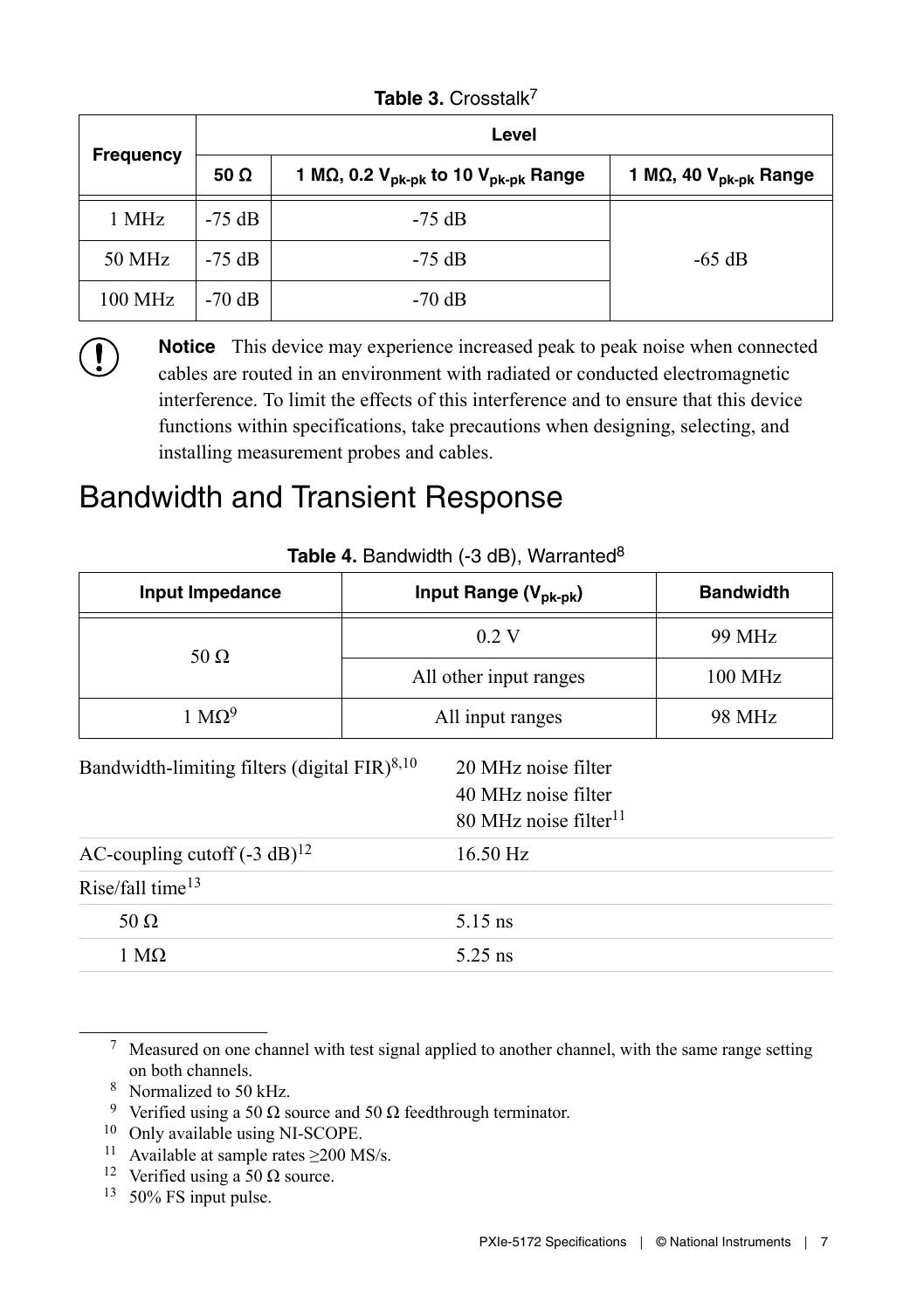<span id="page-7-0"></span>

## Spectral Characteristics<sup>14</sup>

**Table 5.** Spurious-Free Dynamic Range (SFDR), 50 Ω and 1 MΩ<sup>15</sup>

| Input Range (V <sub>pk-pk</sub> ) | Full Bandwidth, Input Frequency ≤30 MHz |
|-----------------------------------|-----------------------------------------|
| 0.2 V                             | $-70$ dBc                               |
| 0.7V                              | $-78$ dBc                               |
| 1.4V                              | $-71$ dBc                               |
| 5 V                               | $-80$ dBc                               |

**Table 6.** Total Harmonic Distortion (THD), 50 Ω and 1 MΩ<sup>16</sup>

| Input Range $(V_{pk-pk})$ | Full Bandwidth, Input Frequency ≤30 MHz |
|---------------------------|-----------------------------------------|
| 0.2 V                     | $-74$ dBc                               |
| 0.7 V                     | $-77$ dBc                               |

<sup>&</sup>lt;sup>14</sup> For 1 MΩ, verified using a 50 Ω source and 50 Ω feedthrough terminator.

<sup>&</sup>lt;sup>15</sup> -1 dBFS input signal corrected to FS. 358 Hz resolution bandwidth.

<sup>&</sup>lt;sup>16</sup> -1 dBFS input signal corrected to FS. Includes the  $2<sup>nd</sup>$  through the 5<sup>th</sup> harmonics.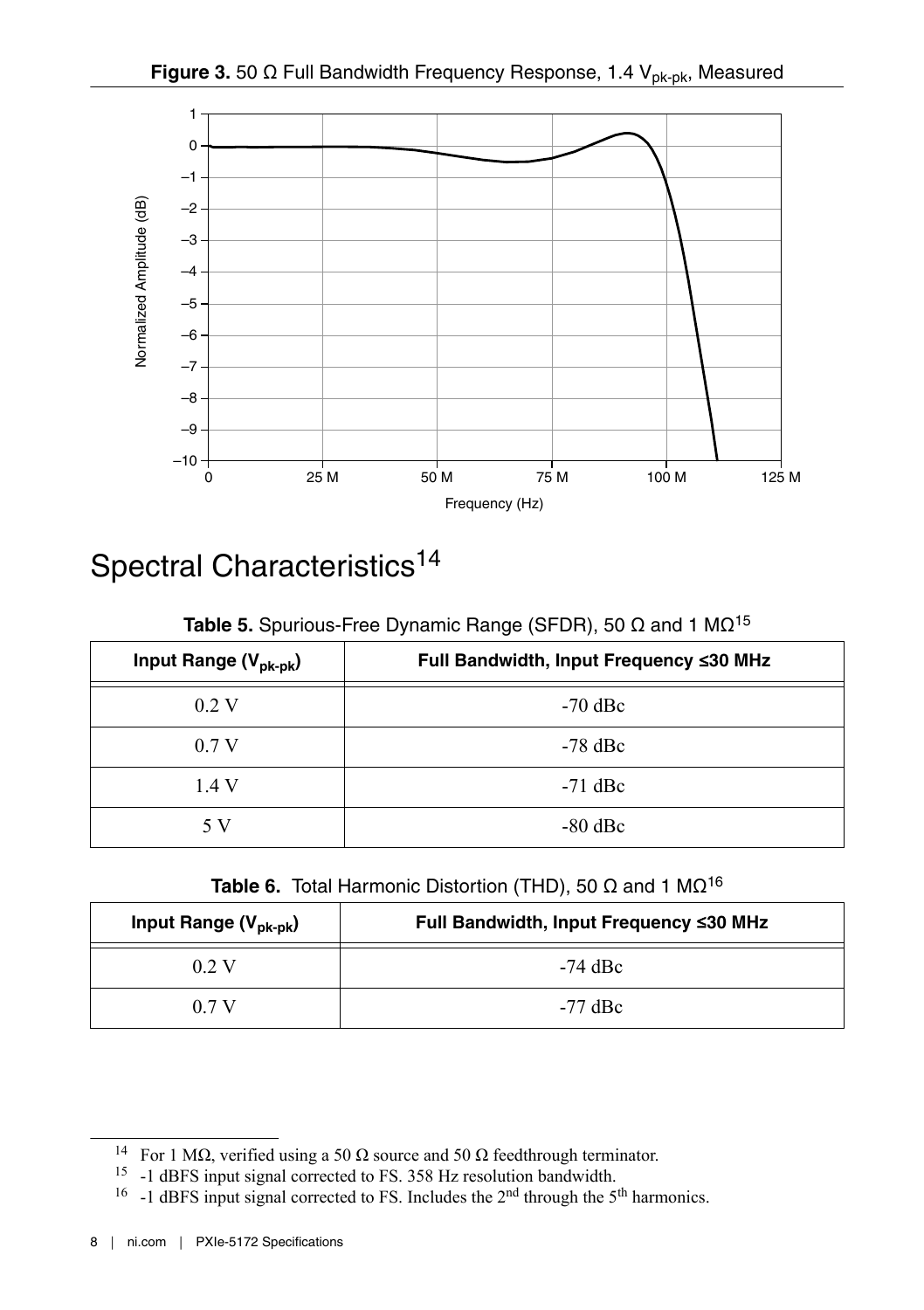| Input Range $(V_{pk-pk})$ | Full Bandwidth, Input Frequency ≤30 MHz |
|---------------------------|-----------------------------------------|
| 1 4 V                     | $-70$ dBc                               |
| 5 V                       | $-77$ dBc                               |

Table 6. Total Harmonic Distortion (THD), 50 Ω and 1 MΩ<sup>16</sup> (Continued)

#### Table 7. Effective Number of Bits (ENOB), 50 Ω and 1 MΩ<sup>15</sup>

| Input Range (V <sub>pk-pk</sub> ) | 20 MHz Filter Enabled, Input<br>Frequency ≤10 MHz | <b>Full Bandwidth, Input</b><br>Frequency >10 MHz, ≤30 MHz |
|-----------------------------------|---------------------------------------------------|------------------------------------------------------------|
| 0.2V                              | 9.8                                               | 9.5                                                        |
| 0.7V                              | 11.4                                              | 10.8                                                       |
| 1.4 V                             | 11.9                                              | 10.8                                                       |
| 5 V                               | 11.8                                              | 11.0                                                       |





<sup>&</sup>lt;sup>16</sup> -1 dBFS input signal corrected to FS. Includes the  $2<sup>nd</sup>$  through the  $5<sup>th</sup>$  harmonics.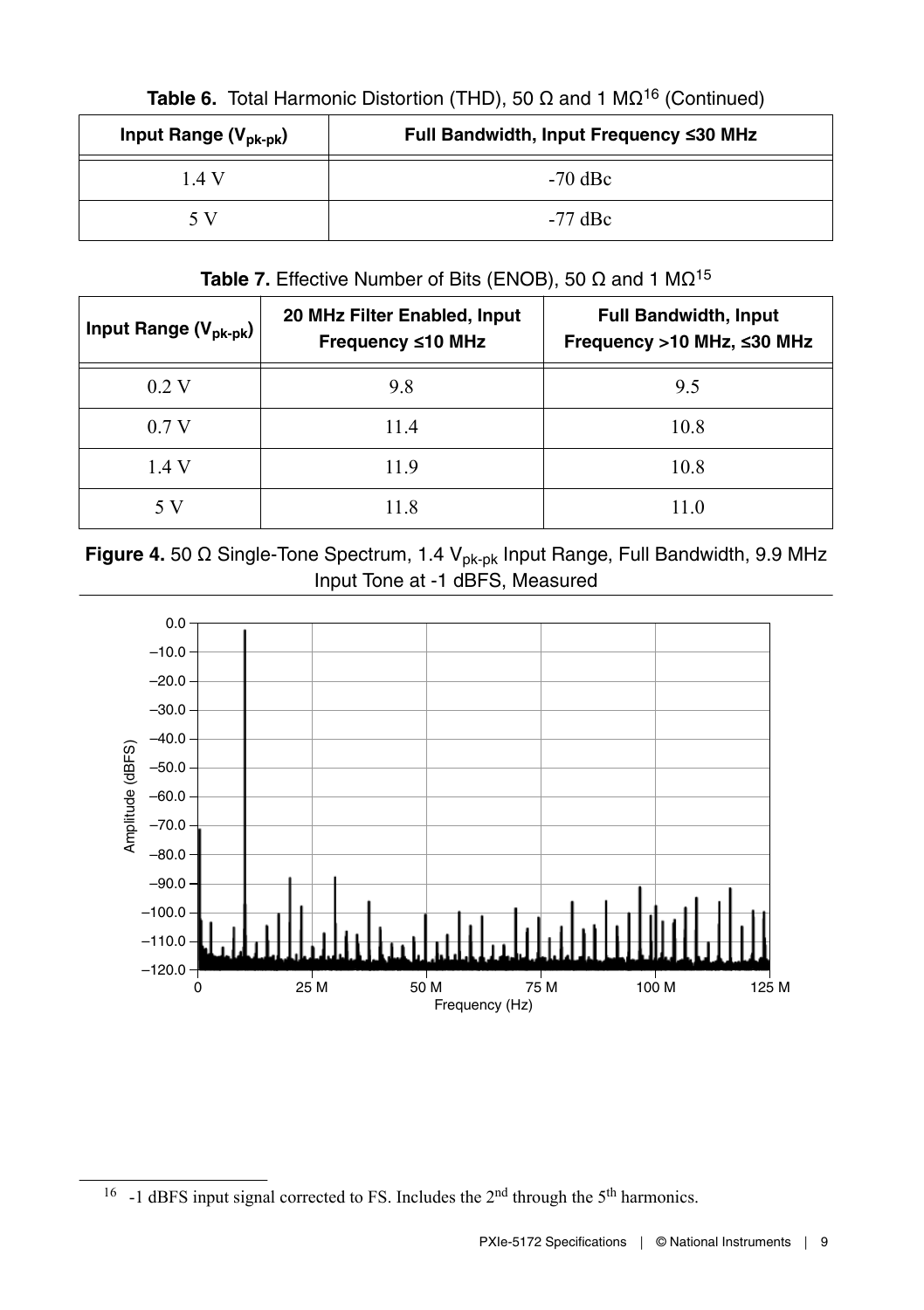<span id="page-9-0"></span>

| Input Range (V <sub>pk-pk</sub> ) | RMS Noise (% of Full Scale) |
|-----------------------------------|-----------------------------|
| 0.2 V                             | 0.045                       |
| All other input ranges            | 0.018                       |

**Table 8.** RMS Noise, 50 Ω and 1 MΩ, Warranted



#### Figure 5. 50 Ω Average Noise Density, 1.4 V<sub>pk-pk</sub> Range, Measured

<sup>&</sup>lt;sup>17</sup> Verified using a 50  $\Omega$  terminator connected to input.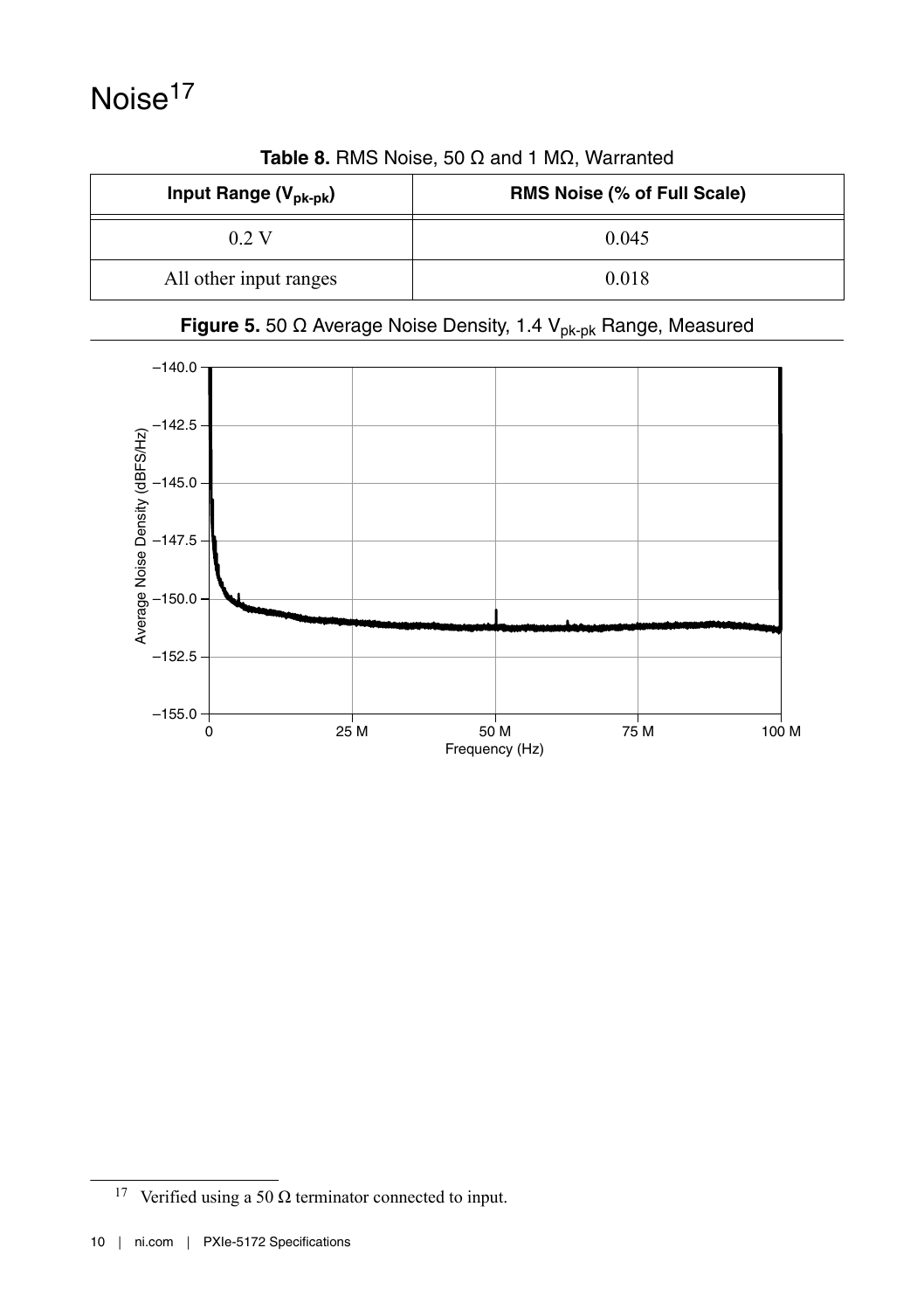<span id="page-10-0"></span>

### **Skew**

Channel-to-channel skew<sup>18</sup>  $\leq 120 \text{ ps}$ 

## **Horizontal**

### Sample Clock

| Sources                                    |                                                                                    |
|--------------------------------------------|------------------------------------------------------------------------------------|
| Internal                                   | Onboard clock (internal VCXO)                                                      |
| External                                   | AUX 0 CLK IN (front panel MHDMR<br>connector)<br>PXIe DStarA (backplane connector) |
| Sample rate range, real-time <sup>19</sup> | 3.815 kS/s to 250 MS/s                                                             |
| Sample clock jitter <sup>20</sup>          | 700 fs RMS                                                                         |

<sup>18</sup> For input frequencies <90 MHz.

<sup>&</sup>lt;sup>19</sup> Divide by *n* decimation from 250 MS/s. For more information about the sample clock and decimation, refer to the *NI Reconfigurable Oscilloscopes Help* at *[ni.com/manuals](http://www.ni.com/manuals)*.

<sup>&</sup>lt;sup>20</sup> Integrated from 100 Hz to 10 MHz. Includes the effects of the converter aperture uncertainty and the clock circuitry jitter.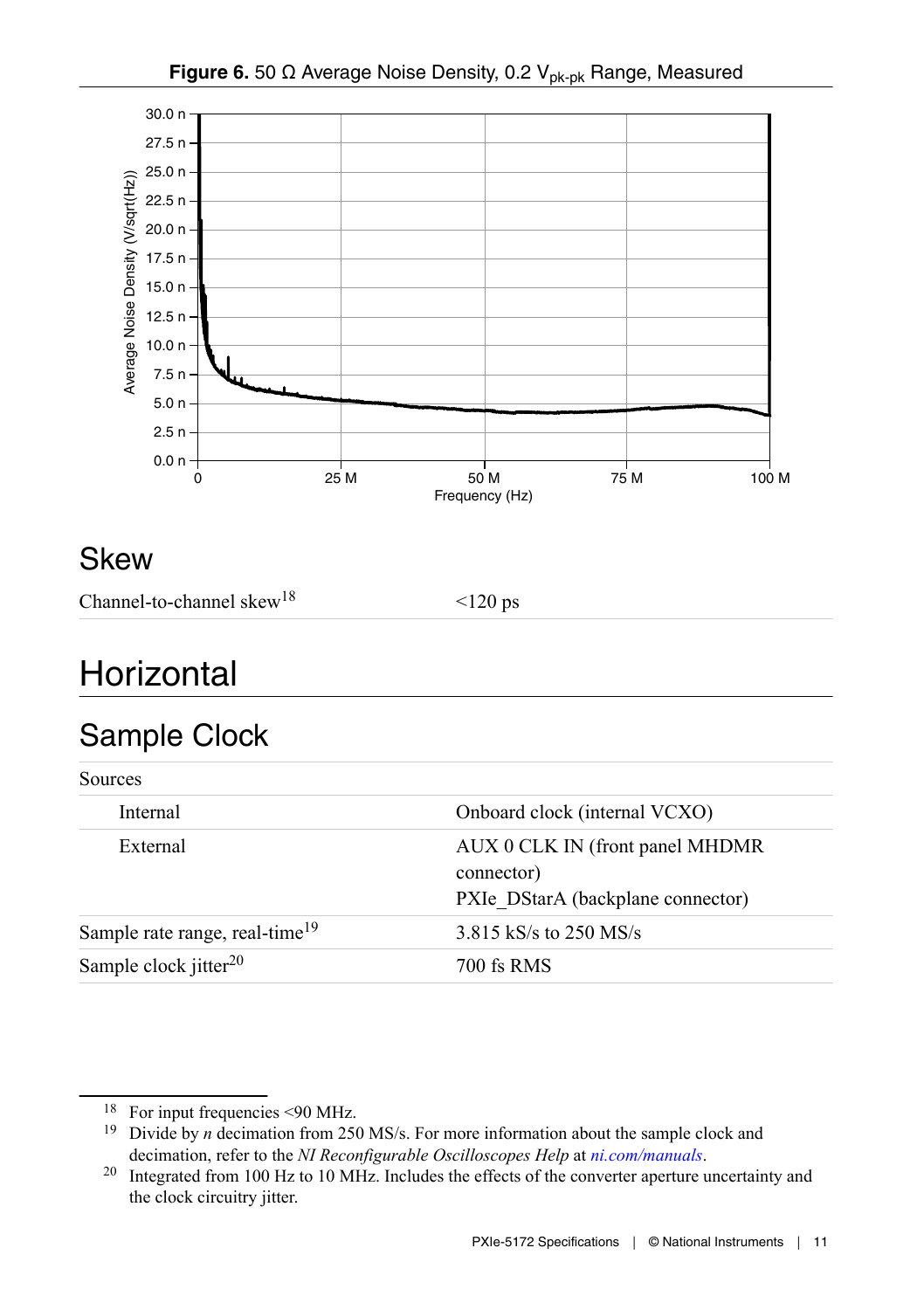#### <span id="page-11-0"></span>Timebase frequency

| Internal (software-selectable)                                                           | 250 MHz                              |
|------------------------------------------------------------------------------------------|--------------------------------------|
|                                                                                          | $200$ MHz                            |
|                                                                                          | 150 MHz                              |
| External                                                                                 | 150 MHz to 250 MHz                   |
| Timebase accuracy                                                                        |                                      |
| Phase-locked to onboard clock                                                            | $\pm 25$ ppm, warranted              |
| Phase-locked to external clock                                                           | Equal to the external clock accuracy |
| DC accuracy sampling drift, $\pm$ (% of<br> Reading ) per MHz from 250 MHz <sup>21</sup> | $\pm 0.0127$                         |
| Duty cycle tolerance                                                                     | $45\%$ to 55%                        |

### Phase-Locked Loop (PLL) Reference Clock

| Sources                          |                                                                                          |
|----------------------------------|------------------------------------------------------------------------------------------|
| Internal                         | None (internal VCXO)<br>Onboard clock (internal VCXO)<br>PXI Clk10 (backplane connector) |
| External $(10 \text{ MHz})^{22}$ | AUX 0 CLK IN (front panel MHDMR)<br>connector)                                           |
| Duty cycle tolerance             | 45\% to 55\%                                                                             |
| <b>External Sample Clock</b>     |                                                                                          |
| Source                           | AUX 0 CLK IN (front panel MHDMR)<br>connector)                                           |
| Impedance                        | 50 $\Omega$                                                                              |
| Coupling                         | AC                                                                                       |

| Input voltage range                                         |                      |  |
|-------------------------------------------------------------|----------------------|--|
| As a 250 MHz sine wave                                      | 1 dBm through 18 dBm |  |
| As a fast slew rate input (square)<br>wave, $V_{\rm pk-pk}$ | $0.4 V$ to 5 V       |  |

<sup>22</sup> The PLL reference clock must be accurate to  $\pm$ 25 ppm.

<sup>21</sup> Used to calculate additional DC accuracy error when using a base sample clock that is less than 250 MHz. To calculate the additional error, take the difference of the base sample clock rate from 250 MHz, divide by 1,000,000, and multiply by the DC accuracy sampling drift.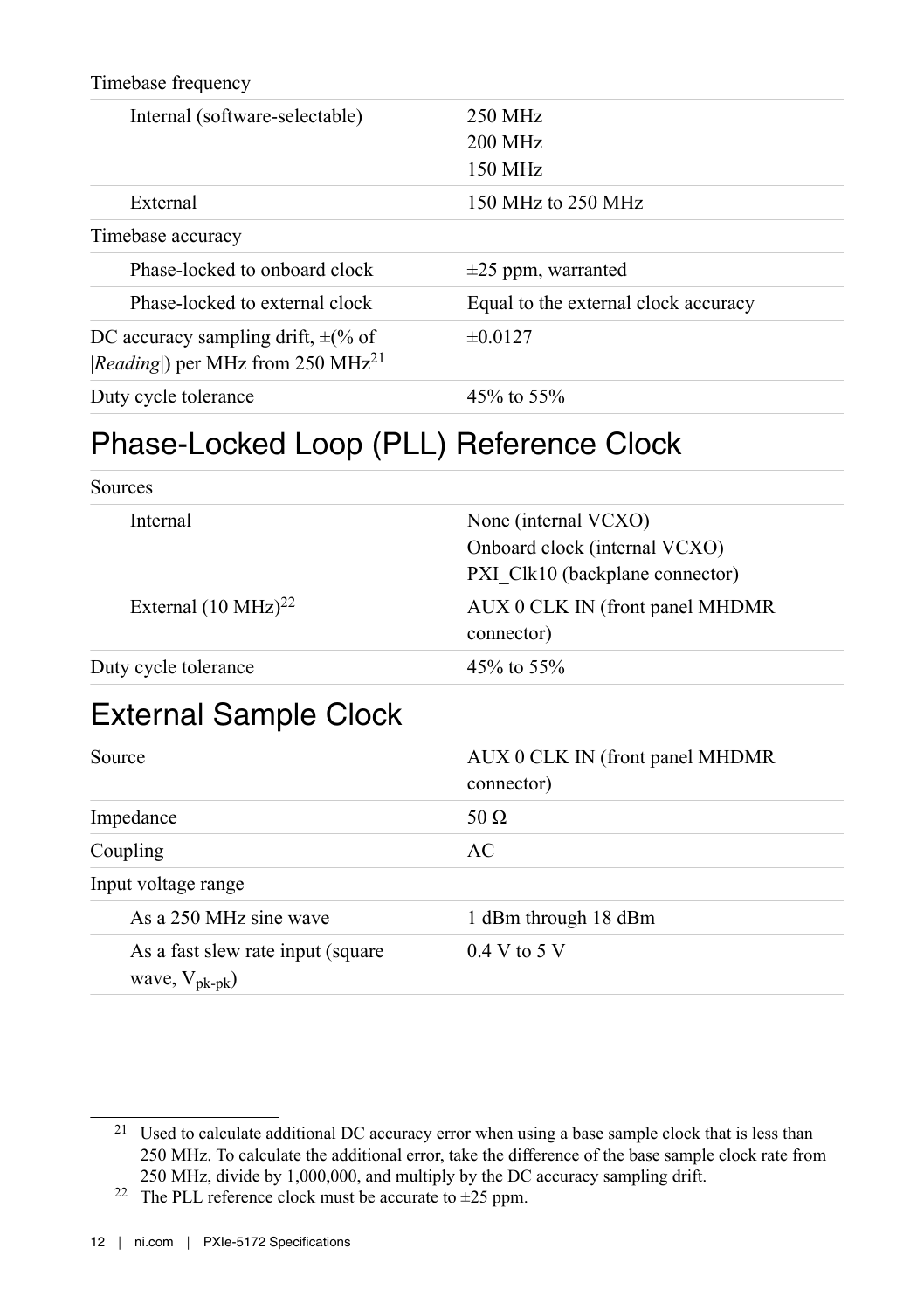<span id="page-12-0"></span>Maximum input overload

| As a 250 MHz sine wave                                      | 20 dBm |
|-------------------------------------------------------------|--------|
| As a fast slew rate input (square)<br>wave, $V_{\rm pk-pk}$ | 6 V    |

## External Reference Clock In

| Source                                                  | AUX 0 CLK IN (front panel MHDMR<br>connector) |
|---------------------------------------------------------|-----------------------------------------------|
| Impedance                                               | 50 $\Omega$                                   |
| Coupling                                                | AC                                            |
| Frequency <sup>23</sup>                                 | 10 MHz                                        |
| Input voltage range                                     |                                               |
| As a 250 MHz sine wave                                  | 1 dBm through 18 dBm                          |
| As a fast slew rate input (square)<br>wave, $V_{pk-pk}$ | 6 V                                           |
| Duty cycle tolerance                                    | $45\%$ to $55\%$                              |

### Reference Clock Out

| PXI Clk10 (backplane connector) |
|---------------------------------|
| AUX 0 CLK OUT                   |
| 50 $\Omega$                     |
| 3.3 V LVCMOS                    |
| $\pm 8$ mA                      |
|                                 |

## PXIe\_DStarA

| Source       | System timing slot                           |
|--------------|----------------------------------------------|
| Destinations | Onboard clock (internal VCXO)<br><b>FPGA</b> |
| PXI_CIk10    |                                              |
| Source       | PXI backplane                                |
| Destination  | Reference clock                              |

<sup>&</sup>lt;sup>23</sup> The PLL reference clock must be accurate to  $\pm$ 25 ppm.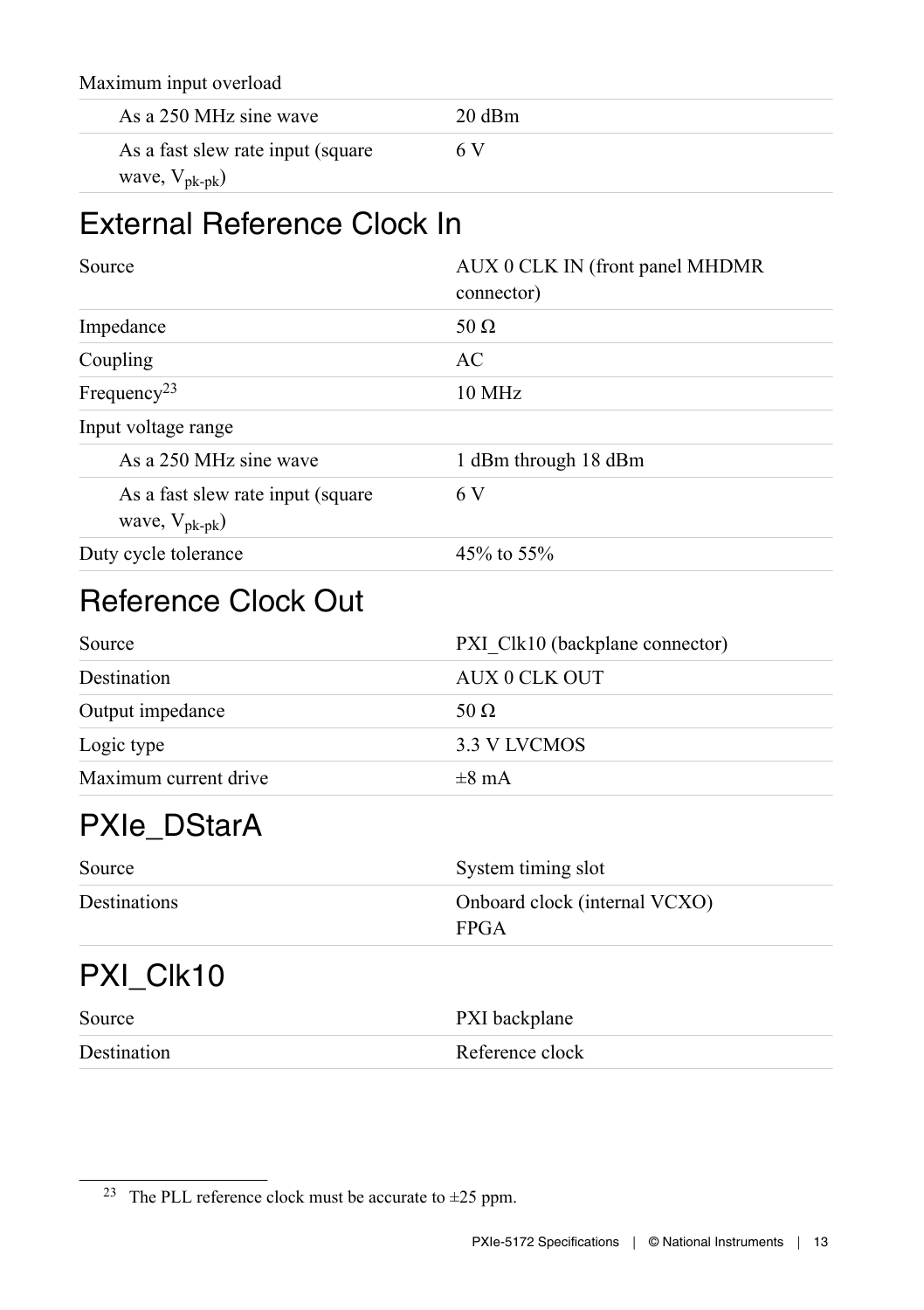## <span id="page-13-0"></span>PXI\_Clk100

| Source      | PXI backplane |
|-------------|---------------|
| Destination | <b>FPGA</b>   |
|             |               |

## Trigger<sup>24</sup>

| Supported triggers | Reference (stop) trigger                                                |
|--------------------|-------------------------------------------------------------------------|
|                    | Reference (arm) trigger                                                 |
|                    | Start trigger                                                           |
|                    | Advance trigger                                                         |
| Trigger types      | Edge                                                                    |
|                    | Hysteresis                                                              |
|                    | Window                                                                  |
|                    | Digital                                                                 |
|                    | Immediate                                                               |
|                    | Software                                                                |
| Dead time          | Sample clock period $\times$ 10                                         |
| Holdoff            | From <i>Dead time</i> to $[(2^{64} - 1) \times Sample clock]$<br>period |
| Delay              | From 0 to $[(2^{51} - 1) \times Sample clock period]$                   |
| Analog Trigger     |                                                                         |
| Sources            |                                                                         |

| PXIe-5172 (4 CH) | $CH \le 0.3$ |
|------------------|--------------|
| PXIe-5172 (8 CH) | $CH \le 0.7$ |

<sup>24</sup> Trigger specifications are always valid when programming with NI-SCOPE. When programming with the instrument design libraries, trigger specifications are valid only if the design of the custom triggers, as implemented in an FPGA bitfile, is sufficient to meet the specifications.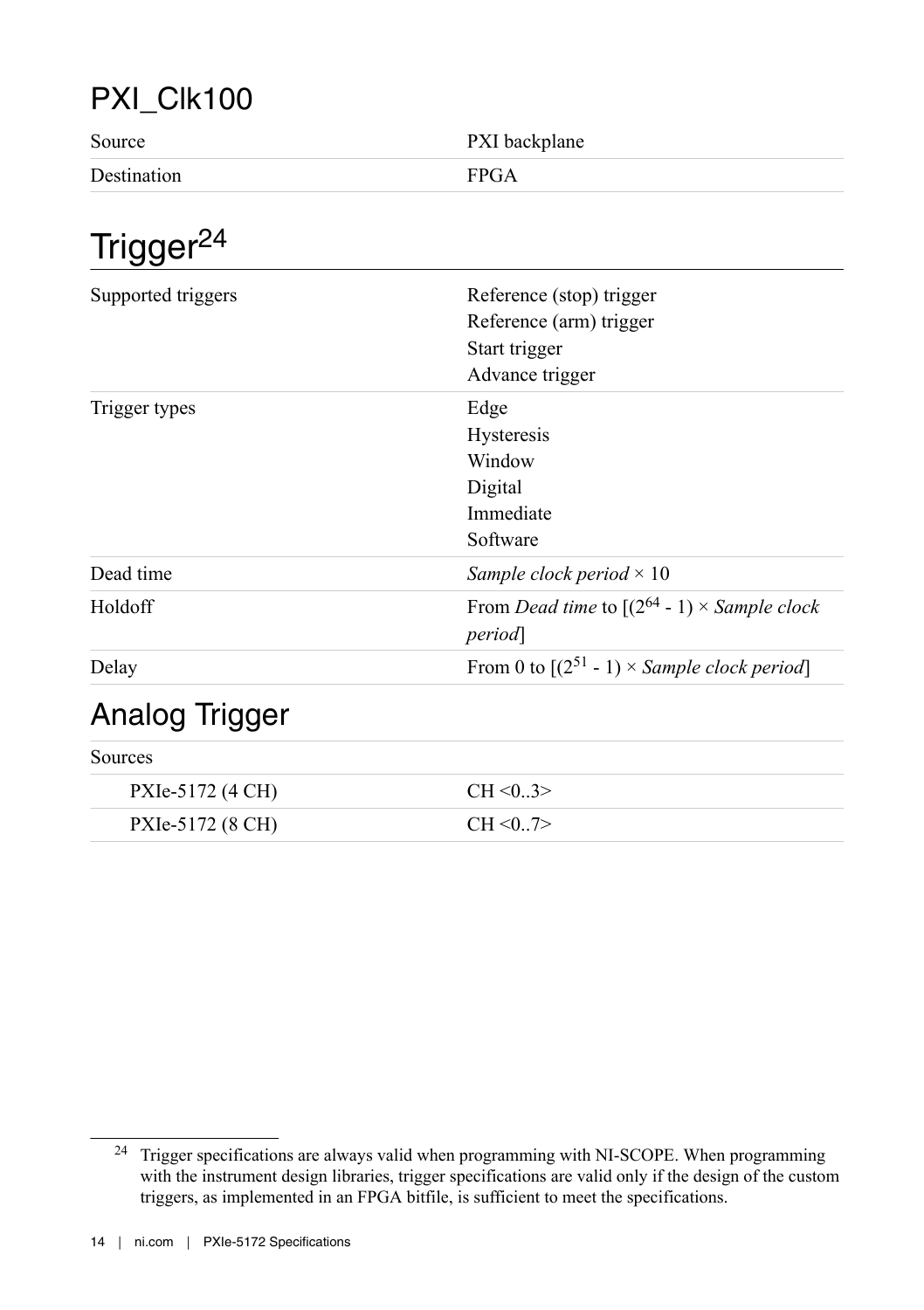<span id="page-14-0"></span>

| <b>Interpolator Status</b>                       | <b>Time Resolution</b>     |                                 | <b>Rearm Time</b>                |
|--------------------------------------------------|----------------------------|---------------------------------|----------------------------------|
| Enabled                                          | Sample clock period / 1024 |                                 | Sample clock period $\times$ 124 |
| Disabled                                         | Sample clock period        |                                 | Sample clock period $\times$ 84  |
| Trigger accuracy <sup>25</sup>                   |                            |                                 |                                  |
| Input range $(V_{pk-pk})$ : 0.2 V                |                            | $0.75\%$ of FS                  |                                  |
| Input range $(V_{pk-pk})$ : 0.7 V, 1.4 V,<br>5 V |                            | $0.5\%$ of FS                   |                                  |
| Trigger jitter <sup>25</sup>                     |                            | 15 ps RMS                       |                                  |
| Minimum threshold duration <sup>26</sup>         |                            | Sample clock period             |                                  |
| Digital Trigger                                  |                            |                                 |                                  |
| Sources                                          |                            | AUX 0 PFI $\leq 0.7$            |                                  |
|                                                  |                            | PXI Trig < $0.6$                |                                  |
| Time resolution                                  |                            | Sample clock period $\times$ 2  |                                  |
| Rearm time                                       |                            | Sample clock period $\times$ 84 |                                  |
| Software Trigger                                 |                            |                                 |                                  |
| Destinations                                     |                            | Reference (stop) trigger        |                                  |
|                                                  | Reference (arm) trigger    |                                 |                                  |
|                                                  |                            | Start trigger                   |                                  |
|                                                  |                            | Advance trigger                 |                                  |
| Time resolution                                  |                            | Sample clock period $\times$ 2  |                                  |
| Rearm time                                       |                            | Sample clock period $\times$ 84 |                                  |

**Table 9.** Analog Trigger Time Resolution and Rearm Time

## Programmable Function Interface

| Connector                 | AUX 0 PFI $\leq 0.7$ (front panel MHDMR)<br>connector) |
|---------------------------|--------------------------------------------------------|
| Direction                 | Bidirectional per channel                              |
| Direction control latency | $125$ ns                                               |

 $\overline{^{25}}$  For input frequencies <90 MHz.

<sup>&</sup>lt;sup>26</sup> Data must exceed each corresponding trigger threshold for at least the minimum duration to ensure analog triggering.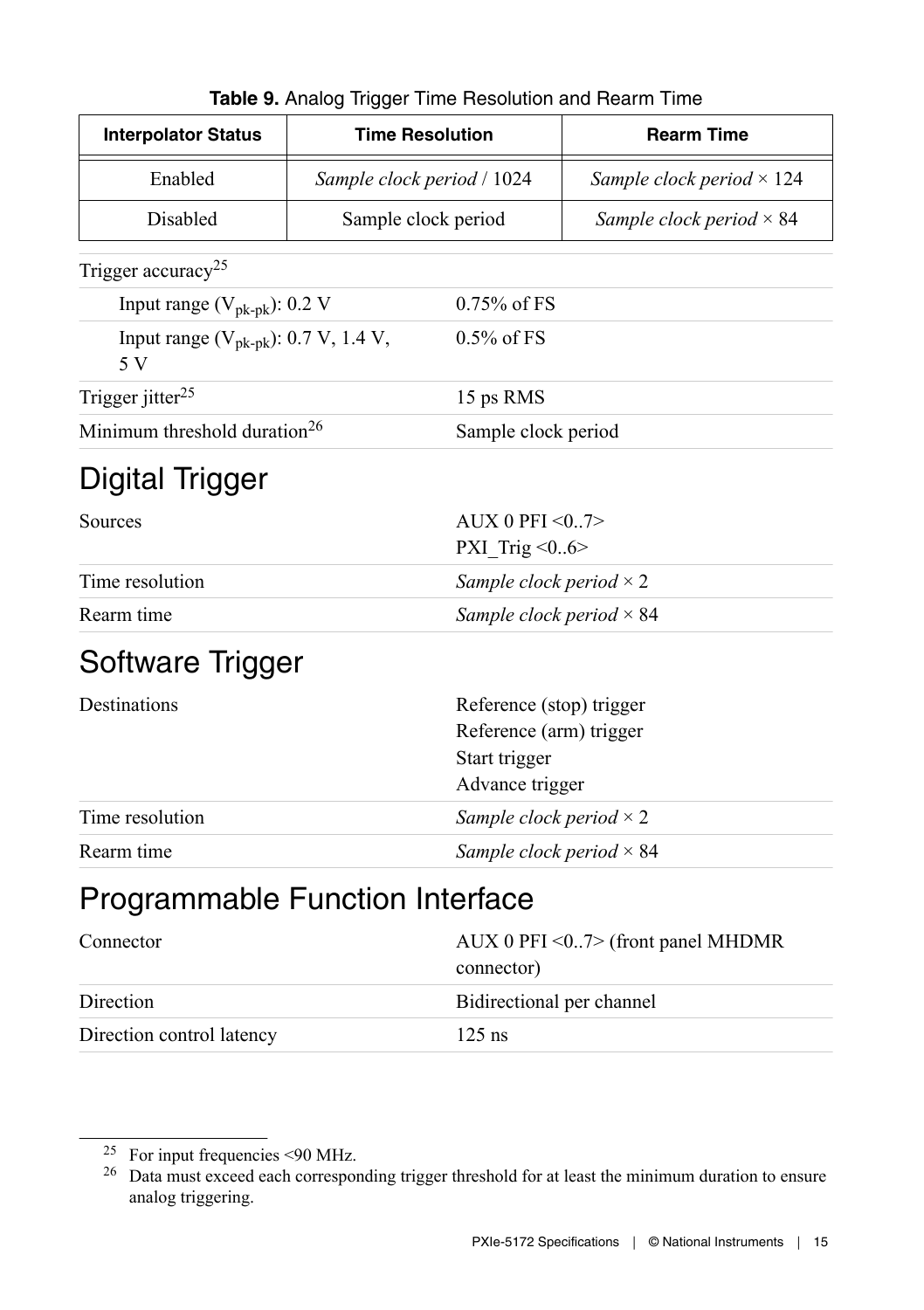#### <span id="page-15-0"></span>As an input (trigger)

| Destinations           | FPGA diagram<br>Start trigger (acquisition arm)<br>Reference (stop) trigger<br>Arm Reference trigger<br>Advance trigger                                                                                     |
|------------------------|-------------------------------------------------------------------------------------------------------------------------------------------------------------------------------------------------------------|
| Input impedance        | $49.9 k\Omega$                                                                                                                                                                                              |
| $V_{IH}$               | 2V                                                                                                                                                                                                          |
| $V_{IL}$               | 0.8V                                                                                                                                                                                                        |
| Maximum input overload | $0 \text{ V}$ to 3.3 V (5 V tolerant)                                                                                                                                                                       |
| Minimum pulse width    | 10 <sub>ns</sub>                                                                                                                                                                                            |
| As an output (event)   |                                                                                                                                                                                                             |
| Sources                | FPGA diagram<br>Ready for Start<br>Start trigger (acquisition arm)<br>Ready for Reference<br>Reference (stop) trigger<br>End of Record<br>Ready for Advance<br>Advance trigger<br>Done (End of Acquisition) |
| Output impedance       | 50 $\Omega$                                                                                                                                                                                                 |
| Logic type             | 3.3 V CMOS                                                                                                                                                                                                  |
| Maximum current drive  | $12 \text{ mA}$                                                                                                                                                                                             |
| Minimum pulse width    | 10 <sub>ns</sub>                                                                                                                                                                                            |

## Power Output (+3.3 V)

| Connector             | AUX $0 + 3.3$ V (front panel MHDMR)<br>connector) |
|-----------------------|---------------------------------------------------|
| Voltage output        | 3.3 V $\pm 10\%$                                  |
| Maximum current drive | $200 \text{ mA}$                                  |
| Output impedance      | $<1$ O.                                           |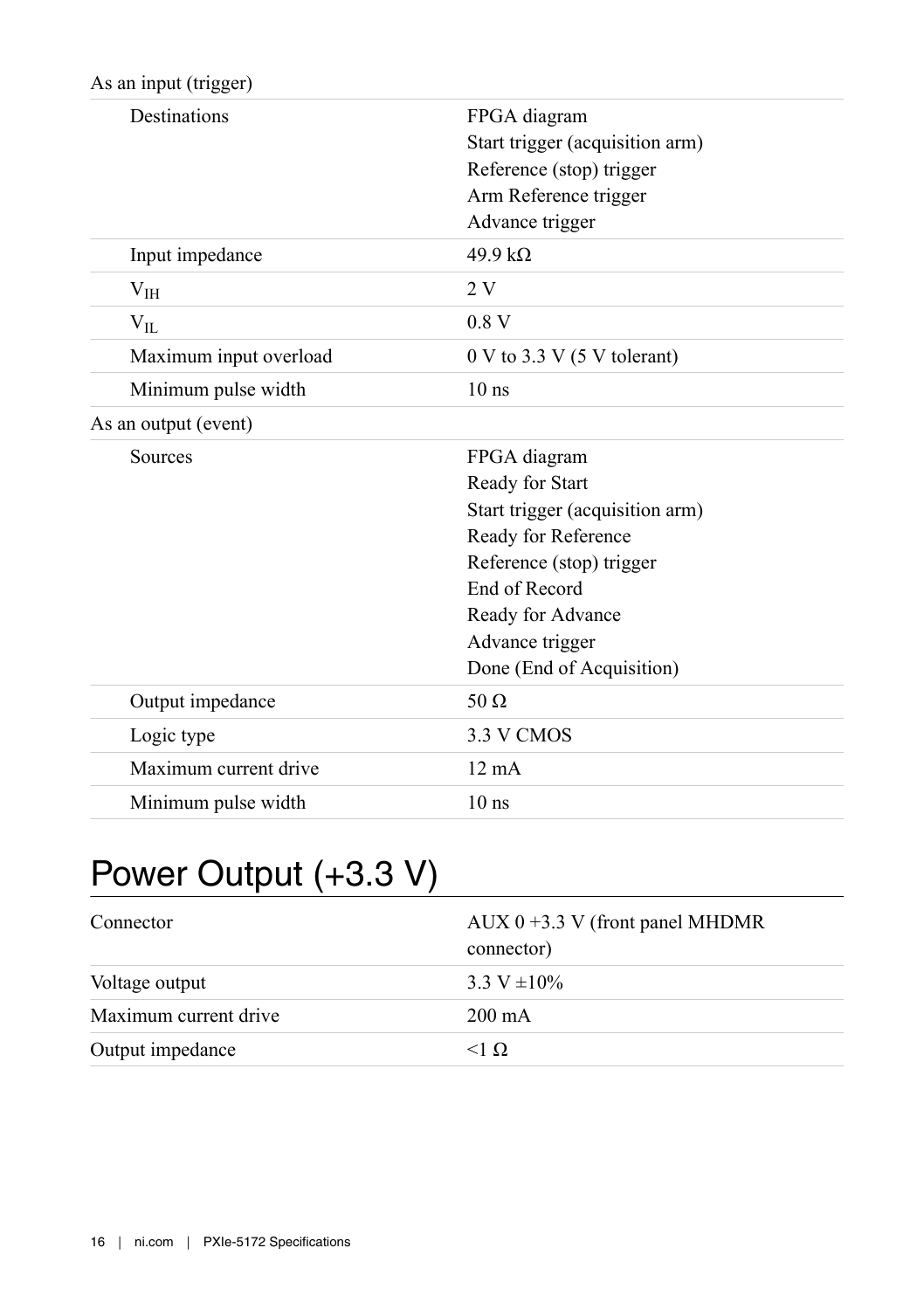## <span id="page-16-0"></span>Waveform

| Onboard memory size $27$                       |                                                                                                                                                                                    |
|------------------------------------------------|------------------------------------------------------------------------------------------------------------------------------------------------------------------------------------|
| PXIe-5172 (4 CH)                               | $0.75$ GB                                                                                                                                                                          |
| PXIe-5172 (8 CH)                               | $1.5$ GB                                                                                                                                                                           |
| Minimum record length                          | 1 sample                                                                                                                                                                           |
| Number of pretrigger samples                   | Zero up to $(Record length - 1)$                                                                                                                                                   |
| Number of posttrigger samples                  | Zero up to <i>Record length</i>                                                                                                                                                    |
| Maximum number of records in onboard<br>memory | Total onboard memory $/$ 48 $\times$ Number of<br><i>channels</i> , where <i>number of channels</i> is the<br>number of channels enabled rounded up to the<br>nearest power of two |

#### **Figure 7.** Allocated Onboard Memory Per Record

Roundup (Roundup) (*Loerced number of samples + Number of samples per sample word*<br>Number of samples per memory word  $\times$  Number of samples per memory word  $+ 3 \times$  Number of samples per memory word

 $\vert x \rangle \times$  Bytes per sample  $\times$  Number of channels

where

*Number of samples per sample word* = 16 samples / *number of channels Number of samples per memory word* = 48 samples / *number of channels Coerced number of samples* is the number of pretrigger samples rounded up to the next multiple of *Number of samples per sample word* + the number of posttrigger samples rounded up to the next multiple of *number of samples per sample word Number of channels* is the number of channels enabled rounded up to the nearest power of two

## Memory Sanitization

For information about memory sanitization, refer to the letter of volatility for your device, which is available at *[ni.com/manuals](http://www.ni.com/manuals)*.

<sup>27</sup> Onboard memory is shared among all enabled channels.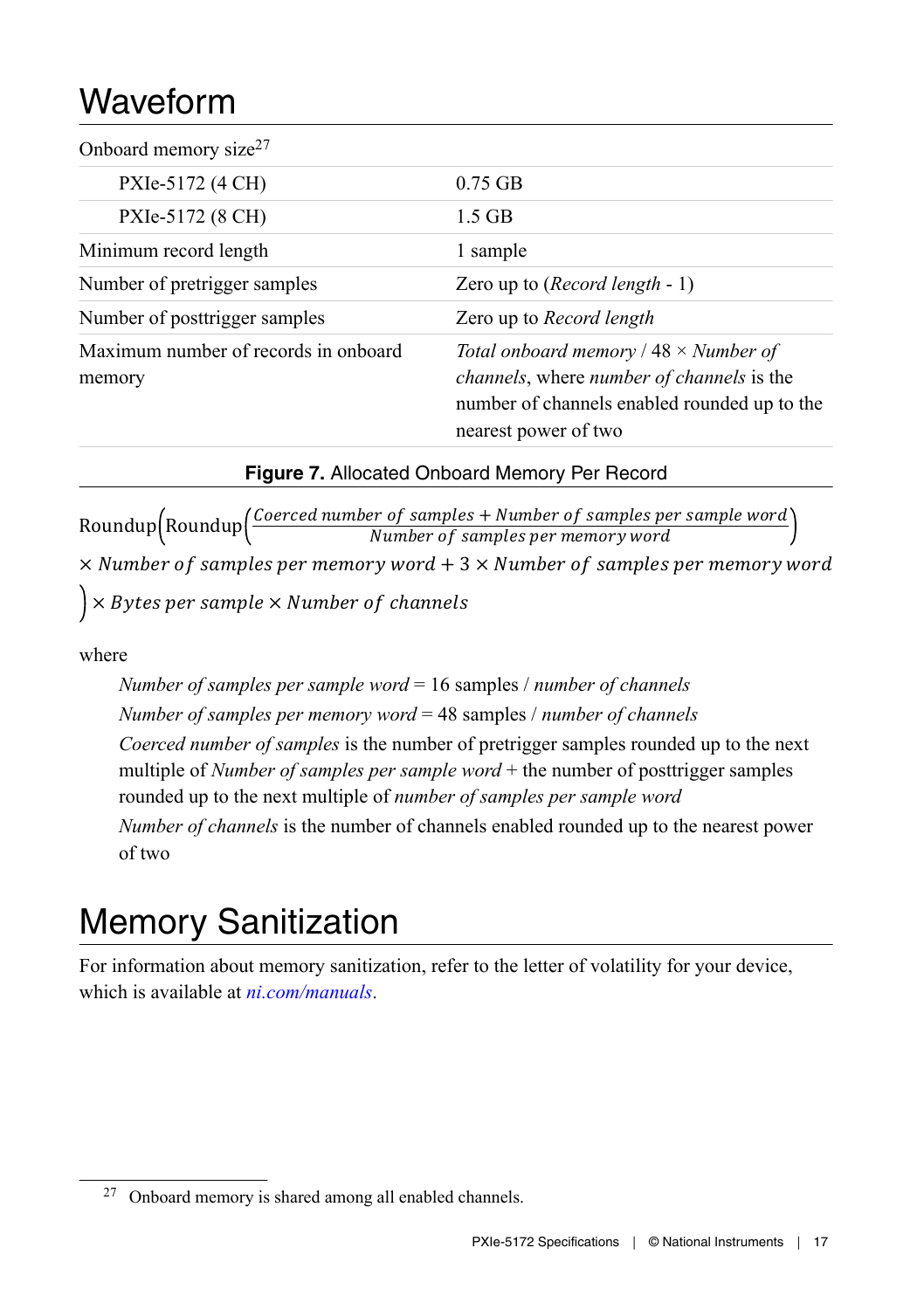## <span id="page-17-0"></span>FPGA

FPGA support

| PXIe-5172 (4 CH) | Xilinx Kintex-7 XC7K325T FPGA |
|------------------|-------------------------------|
| PXIe-5172 (8 CH) | Xilinx Kintex-7 XC7K325T FPGA |
|                  | Xilinx Kintex-7 XC7K410T FPGA |

#### **Table 10.** FPGA Resources

| <b>Resource Type</b>       | Xilinx Kintex-7 XC7K325T | Xilinx Kintex-7 XC7K410T |
|----------------------------|--------------------------|--------------------------|
| Slice registers            | 407,600                  | 508,400                  |
| Slice look-up tables (LUT) | 203,800                  | 254,200                  |
| <b>DSPs</b>                | 840                      | 1,540                    |
| 18 Kb block RAMs           | 890                      | 1,590                    |



**Note** Some of these FPGA resources are consumed by the logic necessary to operate the device and integrate with software and are thus out of the control of users.

## **Calibration**

### External Calibration

External calibration yields the following benefits:

- Corrects for gain and offset errors of the onboard references used in self-calibration.
- Adjusts timebase accuracy.
- Compensates the 1 M $\Omega$  ranges.

All calibration constants are stored in nonvolatile memory.

### Self-Calibration

Self-calibration is done on software command. The calibration corrects for the following aspects:

- Gain
- Offset
- Intermodule synchronization errors

Refer to the *NI High-Speed Digitizers Help* for information about when to self-calibrate the device.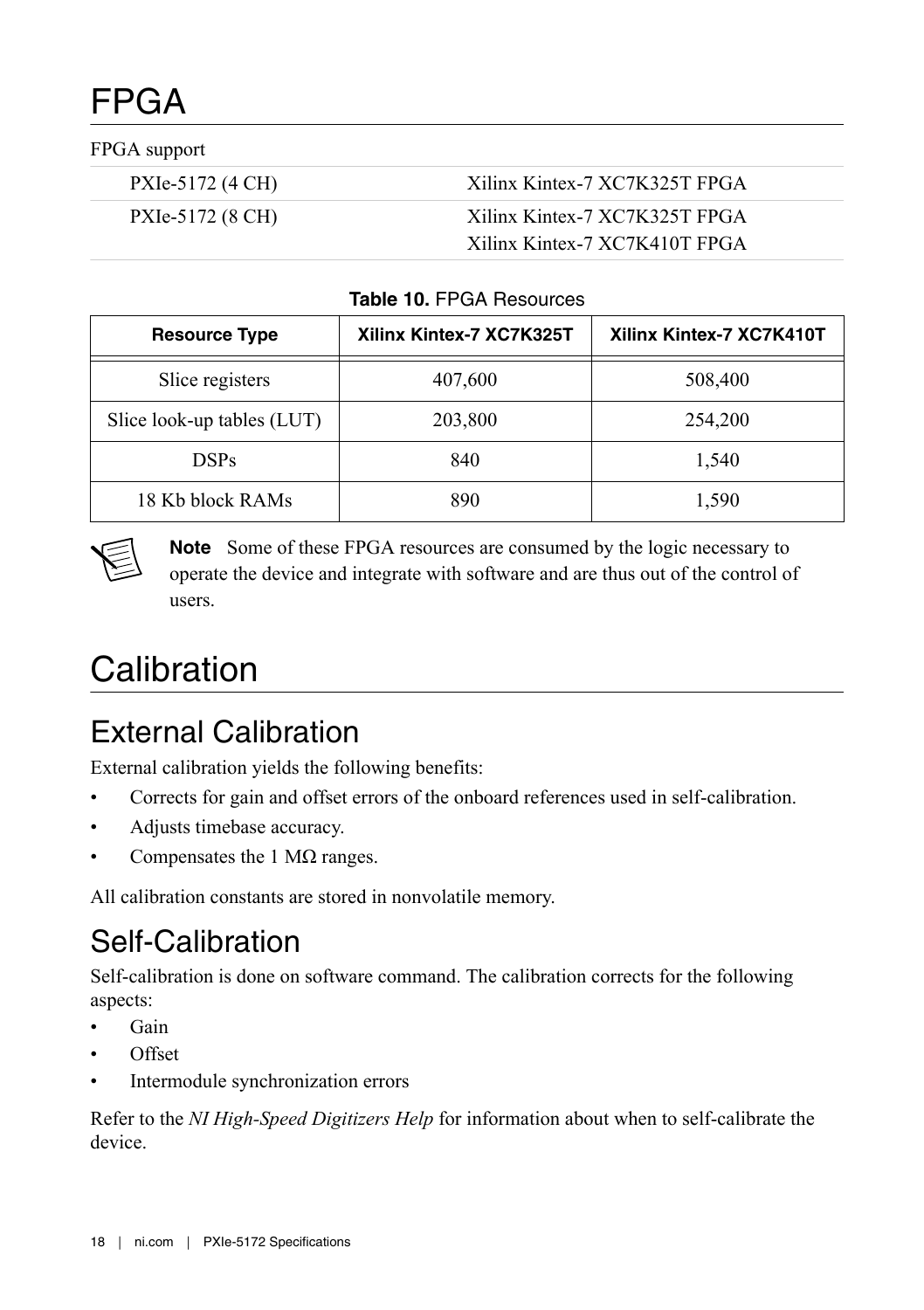## <span id="page-18-0"></span>Calibration Specifications

| Interval for external calibration | 2 years    |
|-----------------------------------|------------|
| Warm-up time <sup>28</sup>        | 15 minutes |

## Software

## Driver Software

This device was first supported in NI-SCOPE 17.1 and LabVIEW Instrument Design Libraries for Reconfigurable Oscilloscopes 17.1. LabVIEW Instrument Design Libraries for Reconfigurable Oscilloscopes is an IVI-compliant driver that allows you to configure, control, and calibrate the device. NI-SCOPE provides application programming interfaces for many development environments.

#### **Related Information**

*[For more information about available software options, refer to the PXIe-5172 Getting Started](http://www.ni.com/manuals) [Guide.](http://www.ni.com/manuals)*

### Application Software

NI-SCOPE provides programming interfaces, documentation, and examples for the following application development environments:

- LabVIEW
- LabWindows™/CVI™
- Measurement Studio
- Microsoft Visual C/C++
- .NET (C# and VB.NET)

## Interactive Soft Front Panel and Configuration

When you install NI-SCOPE on a 64-bit system, you can monitor, control, and record measurements from the PXIe-5172 using InstrumentStudio.

InstrumentStudio is a software-based front panel application that allows you to perform interactive measurements on several different device types in a single program.



**Note** InstrumentStudio is supported only on 64-bit systems. If you are using a 32 bit system, use the NI-SCOPE–specific soft front panel instead of InstrumentStudio.

<sup>&</sup>lt;sup>28</sup> Warm-up begins after the chassis and controller or PC is powered, the PXIe-5172 is recognized by the host, and the PXIe-5172 is configured using the instrument design libraries or NI-SCOPE. In some RIO applications, the power consumed by the PXIe-5172 can be significantly higher than the default image for the module. In these cases, you can improve performance by loading your image and configuring the device before warm-up time begins. Self-calibration is recommended following the specified warm-up time.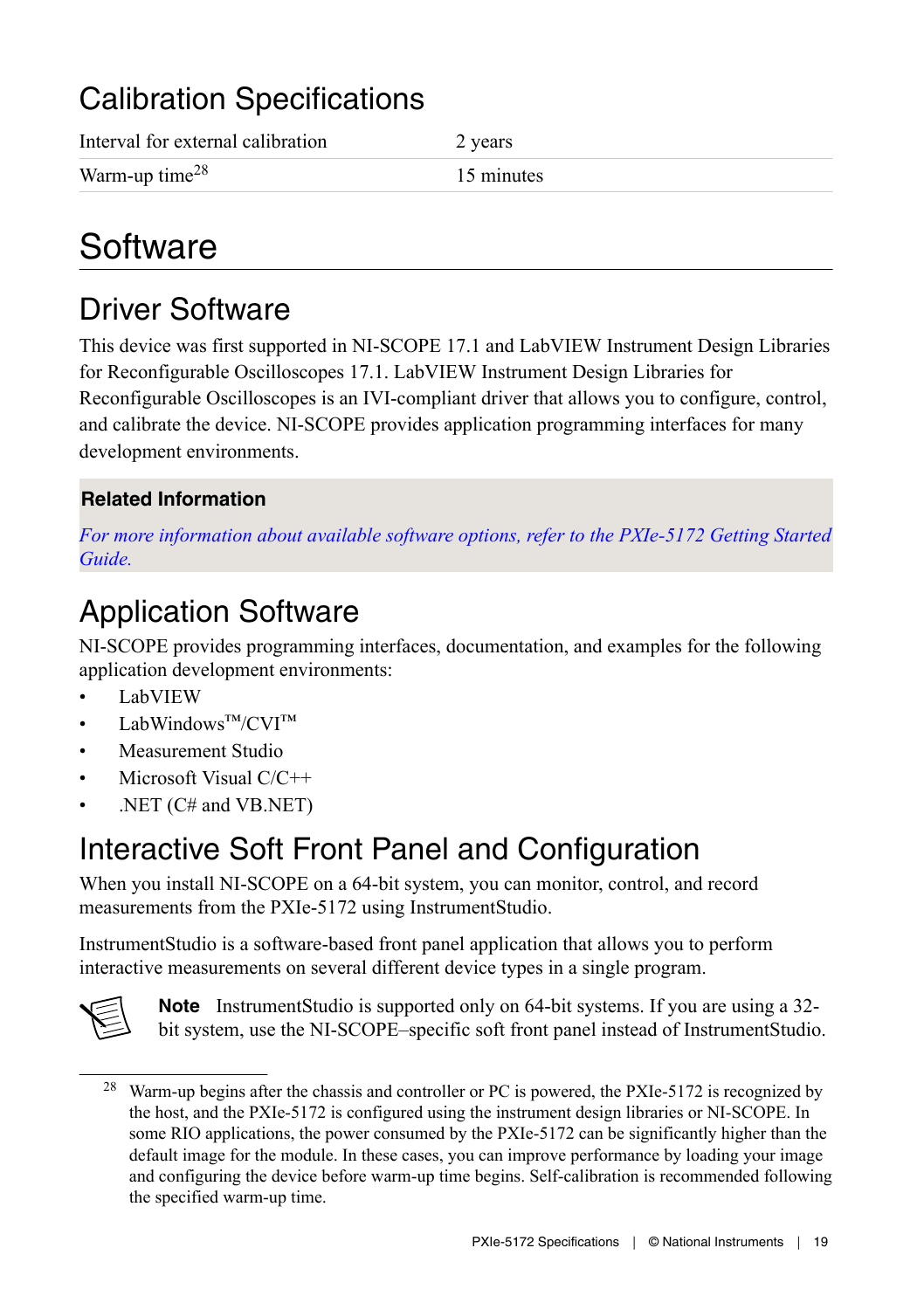<span id="page-19-0"></span>Interactive control of the PXIe-5172 was first available via InstrumentStudio in NI-SCOPE 18.1 and via the NI-SCOPE SFP in NI-SCOPE 17.1. InstrumentStudio and the NI-SCOPE SFP are included on the NI-SCOPE media.

NI Measurement & Automation Explorer (MAX) also provides interactive configuration and test tools for the PXIe-5172. MAX is included on the driver media.

## TClk Specifications

You can use the NI TClk synchronization method and the NI-TClk driver to align the Sample clocks on any number of supported devices, in one or more chassis. For more information about TClk synchronization, refer to the *NI-TClk Synchronization Help*, which is located within the *NI High-Speed Digitizers Help*. For other configurations, including multichassis systems, contact NI Technical Support at *[ni.com/support](http://www.ni.com/support)*.

### Intermodule Synchronization Using NI-TClk for Identical Modules

Synchronization specifications are valid under the following conditions:

- All modules are installed in one PXI Express chassis.
- The NI-TClk driver is used to align the Sample clocks of each module.
- All parameters are set to identical values for each SMC-based module.
- Modules are synchronized without using an external Sample clock.
- Self-calibration is completed.

**Note** Although you can use NI-TClk to synchronize non-identical modules, these specifications apply only to synchronizing identical modules.

| $Skew^{29}$                              | $300$ ps     |
|------------------------------------------|--------------|
| Skew after manual adjustment             | $\leq 10$ ps |
| Sample clock delay/adjustment resolution | $3.5$ ps     |

## Power

**Note** Power consumed depends on the FPGA image and driver software used. Specifications for instrument design libraries reflect the performance of a device

<sup>&</sup>lt;sup>29</sup> Caused by clock and analog path delay differences. No manual adjustment performed. Tested with a PXIe-1082 chassis with a maximum slot-to-slot skew of 100 ps. Valid within  $\pm 1$  °C of selfcalibration.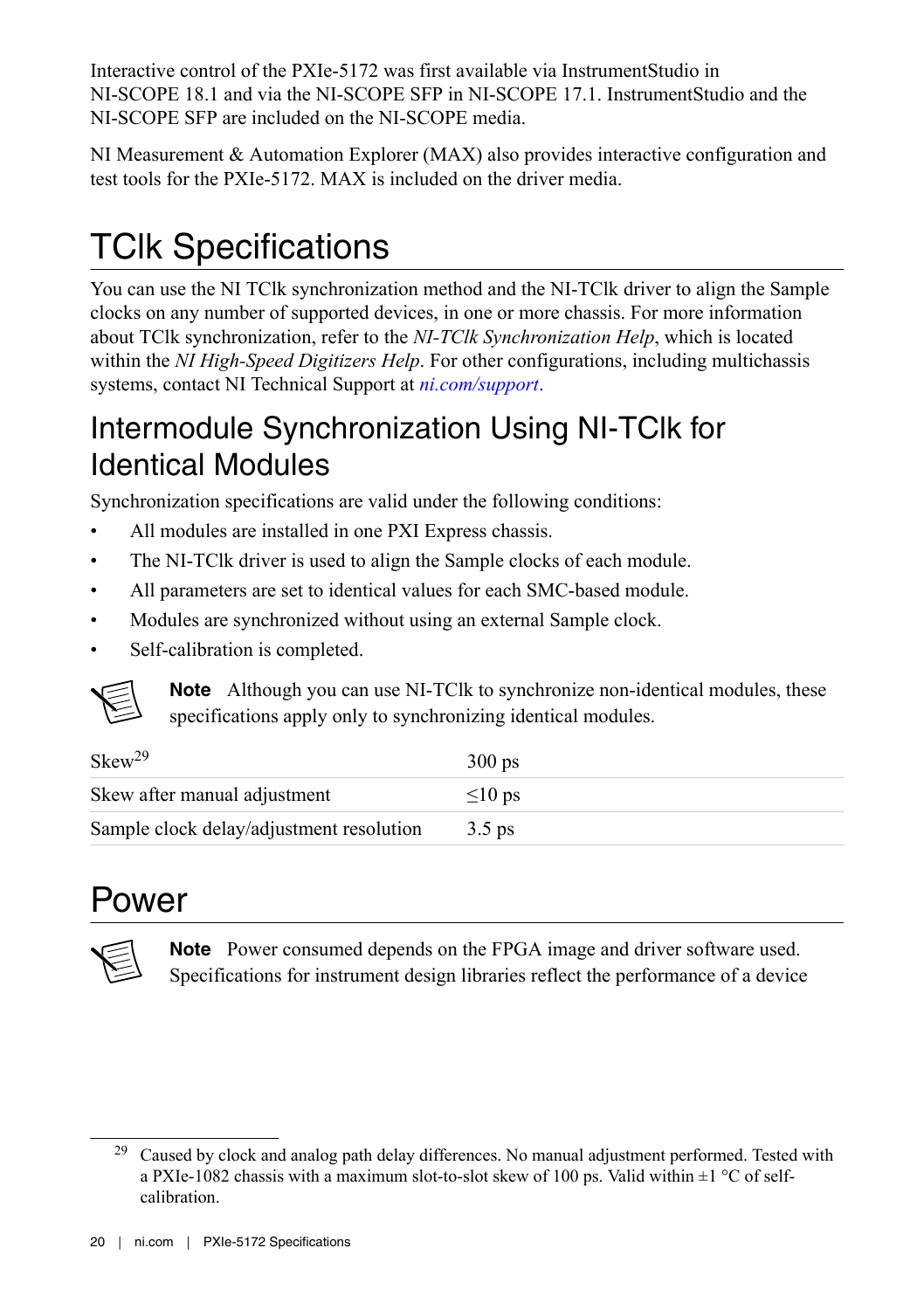using the FPGA image from the Multirecord Acquisition sample project. Maximum power consumption occurs at the highest operating temperature.

<span id="page-20-0"></span>

| PXIe-5172 (4 CH) power consumption |                  |
|------------------------------------|------------------|
| $+3.3$ V DC                        | 6.5 W, typical   |
| $+12$ V DC                         | 13.75 W, typical |
| Total power                        | 20.25 W, typical |
| PXIe-5172 (8 CH) power consumption |                  |
| $+3.3$ V DC                        | 8.5 W, typical   |
| $+12$ V DC                         | 18 W, typical    |
| Total power                        | 26.5 W, typical  |
| Total maximum power allowed        | 38.25 W          |

## Physical

| <b>Dimensions</b> | 3U, one-slot, PXI Express Gen 2 x8 Module<br>18.5 cm $\times$ 2.0 cm $\times$ 13.0 cm<br>$(7.3 \text{ in} \times 0.8 \text{ in} \times 5.1 \text{ in})$ |
|-------------------|---------------------------------------------------------------------------------------------------------------------------------------------------------|
| Weight            |                                                                                                                                                         |
| PXIe-5172 (4 CH)  | 449 g $(15.8 \text{ oz})$                                                                                                                               |
| PXIe-5172 (8 CH)  | $461$ g $(16.3$ oz)                                                                                                                                     |

## Environment

| Maximum altitude | $2,000$ m (800 mbar) (at 25 °C ambient<br>temperature) |
|------------------|--------------------------------------------------------|
| Pollution Degree |                                                        |

Indoor use only.

### Operating Environment

| Ambient temperature range | $0^{\circ}$ C to 45 °C (Tested in accordance with<br>IEC 60068-2-1 and IEC 60068-2-2. Meets<br>MIL-PRF-28800F Class 3 low temperature<br>limit and MIL-PRF-28800F Class 4 high<br>temperature limit.) |
|---------------------------|-------------------------------------------------------------------------------------------------------------------------------------------------------------------------------------------------------|
| Relative humidity range   | 10% to 90%, noncondensing (Tested in<br>accordance with IEC 60068-2-56.)                                                                                                                              |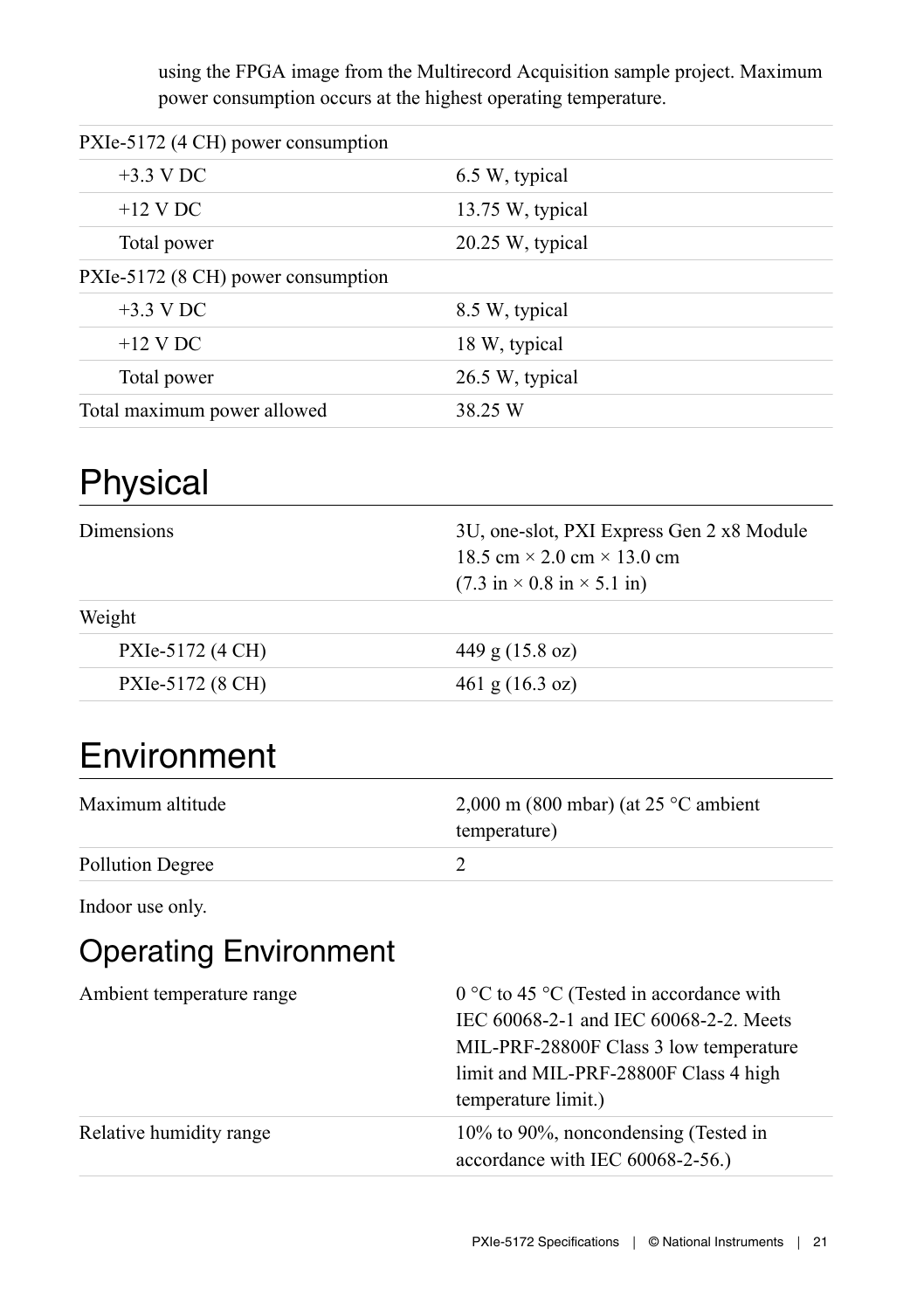## <span id="page-21-0"></span>Storage Environment

| Ambient temperature range | -40 °C to 71 °C (Tested in accordance<br>with IEC 60068-2-1 and IEC 60068-2-2. Meets<br>MIL-PRF-28800F Class 3 limits.) |  |
|---------------------------|-------------------------------------------------------------------------------------------------------------------------|--|
| Relative humidity range   | 5% to 95%, noncondensing (Tested in<br>accordance with IEC 60068-2-56.)                                                 |  |

## Shock and Vibration

| Operating shock  | 30 g peak, half-sine, 11 ms pulse (Tested in<br>accordance with IEC 60068-2-27. Meets<br>MIL-PRF-28800F Class 2 limits.)                       |
|------------------|------------------------------------------------------------------------------------------------------------------------------------------------|
| Random vibration |                                                                                                                                                |
| Operating        | 5 Hz to 500 Hz, 0.3 g <sub>rms</sub> (Tested in accordance<br>with IEC 60068-2-64.)                                                            |
| Nonoperating     | 5 Hz to 500 Hz, 2.4 $grms$ (Tested in accordance<br>with IEC 60068-2-64. Test profile exceeds the<br>requirements of MIL-PRF-28800F, Class 3.) |

## Compliance and Certifications

## Safety Compliance Standards

This product is designed to meet the requirements of the following electrical equipment safety standards for measurement, control, and laboratory use:

- IEC 61010-1, EN 61010-1
- UL 61010-1, CSA C22.2 No. 61010-1



**Note** For UL and other safety certifications, refer to the product label or the *[Product Certifications and Declarations](#page-22-0)* section.

## Electromagnetic Compatibility

This product meets the requirements of the following EMC standards for electrical equipment for measurement, control, and laboratory use:

- EN 61326-1 (IEC 61326-1): Class A emissions; Basic immunity
- EN 55011 (CISPR 11): Group 1, Class A emissions
- EN 55022 (CISPR 22): Class A emissions
- EN 55024 (CISPR 24): Immunity
- AS/NZS CISPR 11: Group 1, Class A emissions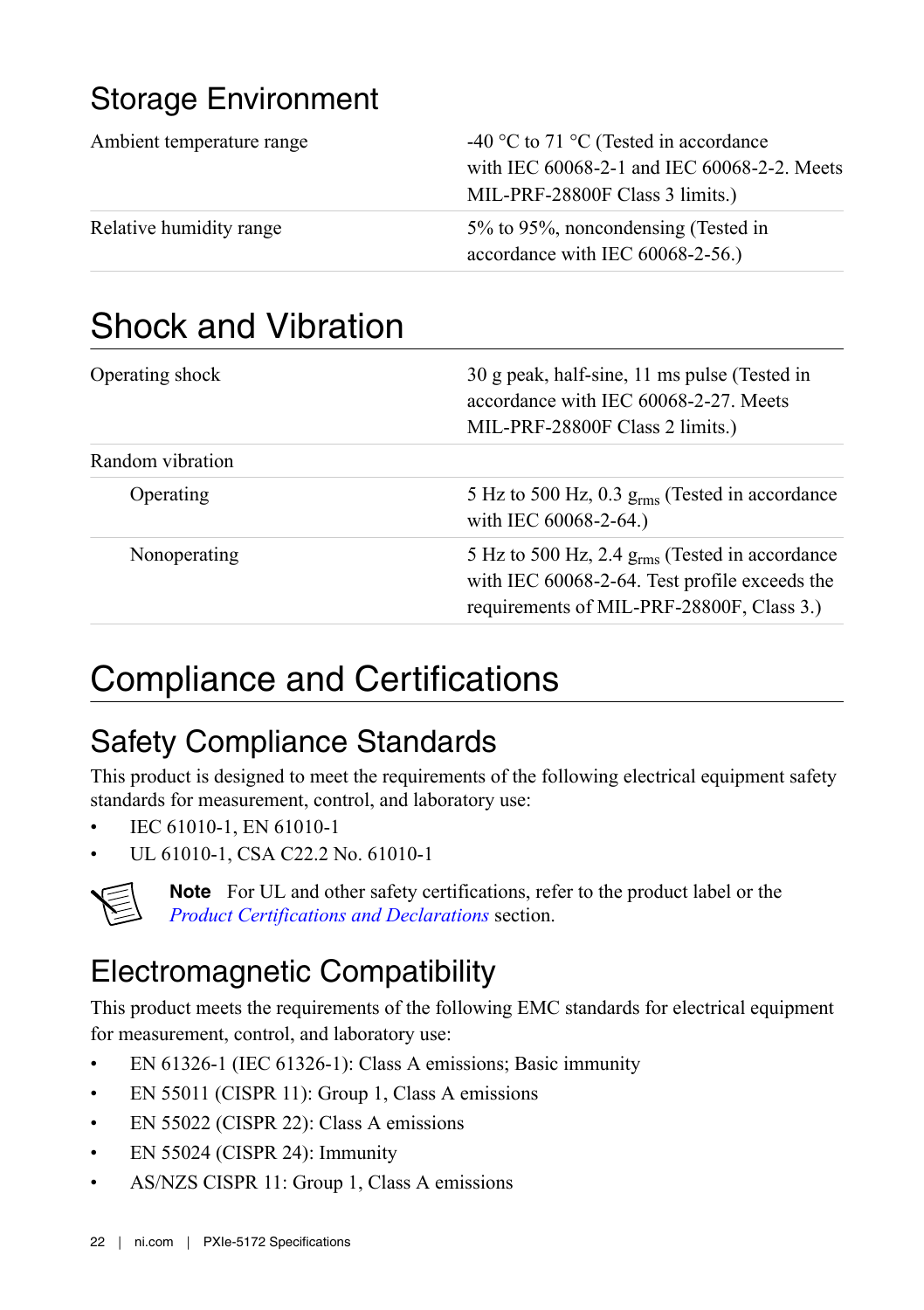- <span id="page-22-0"></span>• AS/NZS CISPR 22: Class A emissions
- FCC 47 CFR Part 15B: Class A emissions
- ICES-001: Class A emissions



**Note** In the United States (per FCC 47 CFR), Class A equipment is intended for use in commercial, light-industrial, and heavy-industrial locations. In Europe, Canada, Australia, and New Zealand (per CISPR 11), Class A equipment is intended for use only in heavy-industrial locations.



**Note** Group 1 equipment (per CISPR 11) is any industrial, scientific, or medical equipment that does not intentionally generate radio frequency energy for the treatment of material or inspection/analysis purposes.



**Note** For EMC declarations, certifications, and additional information, refer to the *Product Certifications and Declarations* section.

# CE Compliance C  $\epsilon$

This product meets the essential requirements of applicable European Directives, as follows:

- 2014/35/EU; Low-Voltage Directive (safety)
- 2014/30/EU; Electromagnetic Compatibility Directive (EMC)
- 2011/65/EU; Restriction of Hazardous Substances (RoHS)

## Product Certifications and Declarations

Refer to the product Declaration of Conformity (DoC) for additional regulatory compliance information. To obtain product certifications and the DoC for NI products, visit *[ni.com/](http://www.ni.com/en-us/support/documentation/product-certifications.html) [product-certifications](http://www.ni.com/en-us/support/documentation/product-certifications.html)*, search by model number, and click the appropriate link.

## Environmental Management

NI is committed to designing and manufacturing products in an environmentally responsible manner. NI recognizes that eliminating certain hazardous substances from our products is beneficial to the environment and to NI customers.

For additional environmental information, refer to the *Commitment to the Environment* web page at *[ni.com/environment](http://www.ni.com/en-us/about-ni/corporate-responsibility/environment.html)*. This page contains the environmental regulations and directives with which NI complies, as well as other environmental information not included in this document.

### Waste Electrical and Electronic Equipment (WEEE)

**EU Customers** At the end of the product life cycle, all NI products must be  $\mathbb{X}$ disposed of according to local laws and regulations. For more information about how to recycle NI products in your region, visit *[ni.com/environment/weee](http://www.ni.com/company/shared-value/environment/product-lifecycle/take-back/#h32)*.